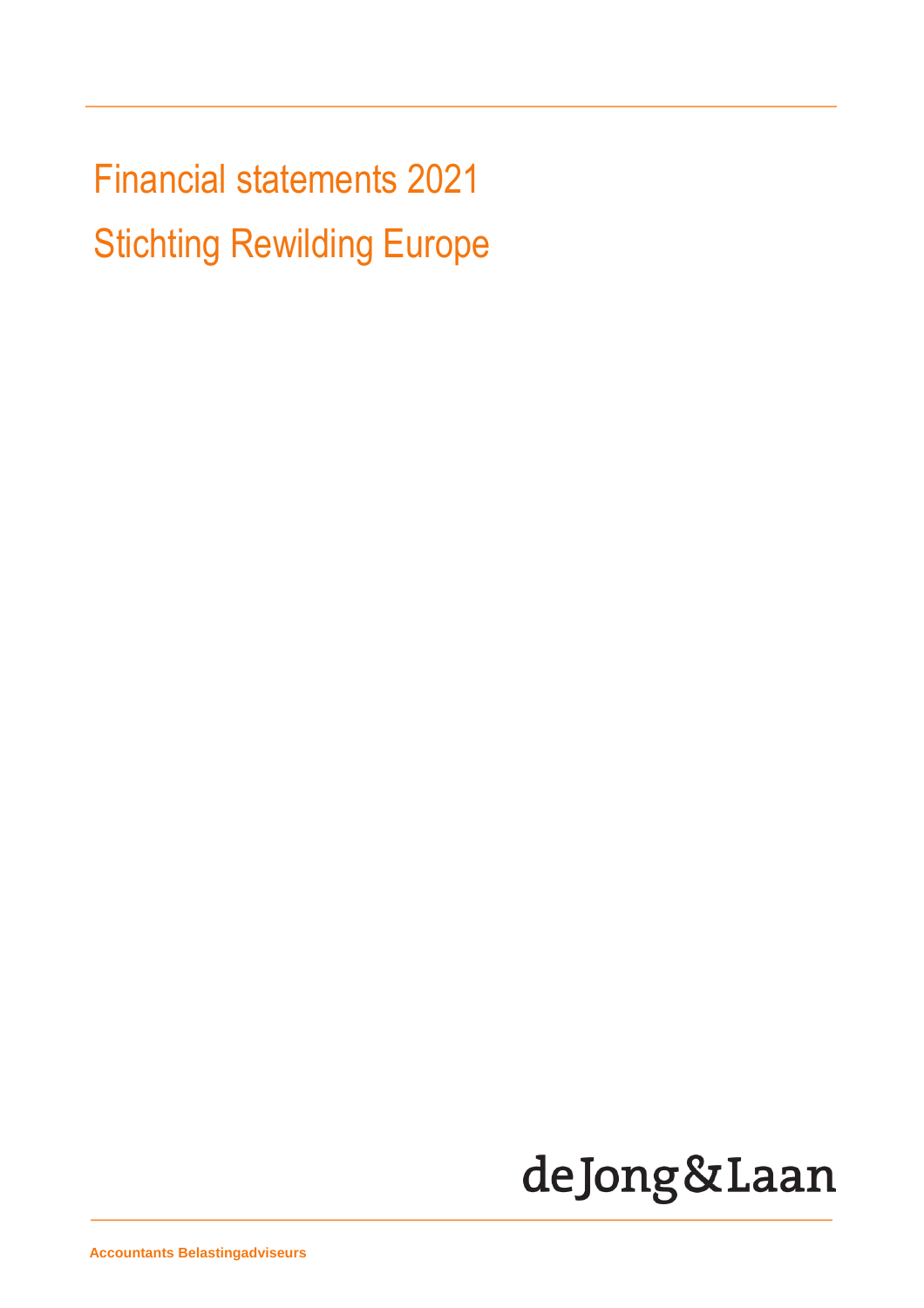## Financial statements 2021

March 31st, 2022

Stichting Rewilding Europe Toernooiveld 1 6525 ED NIJMEGEN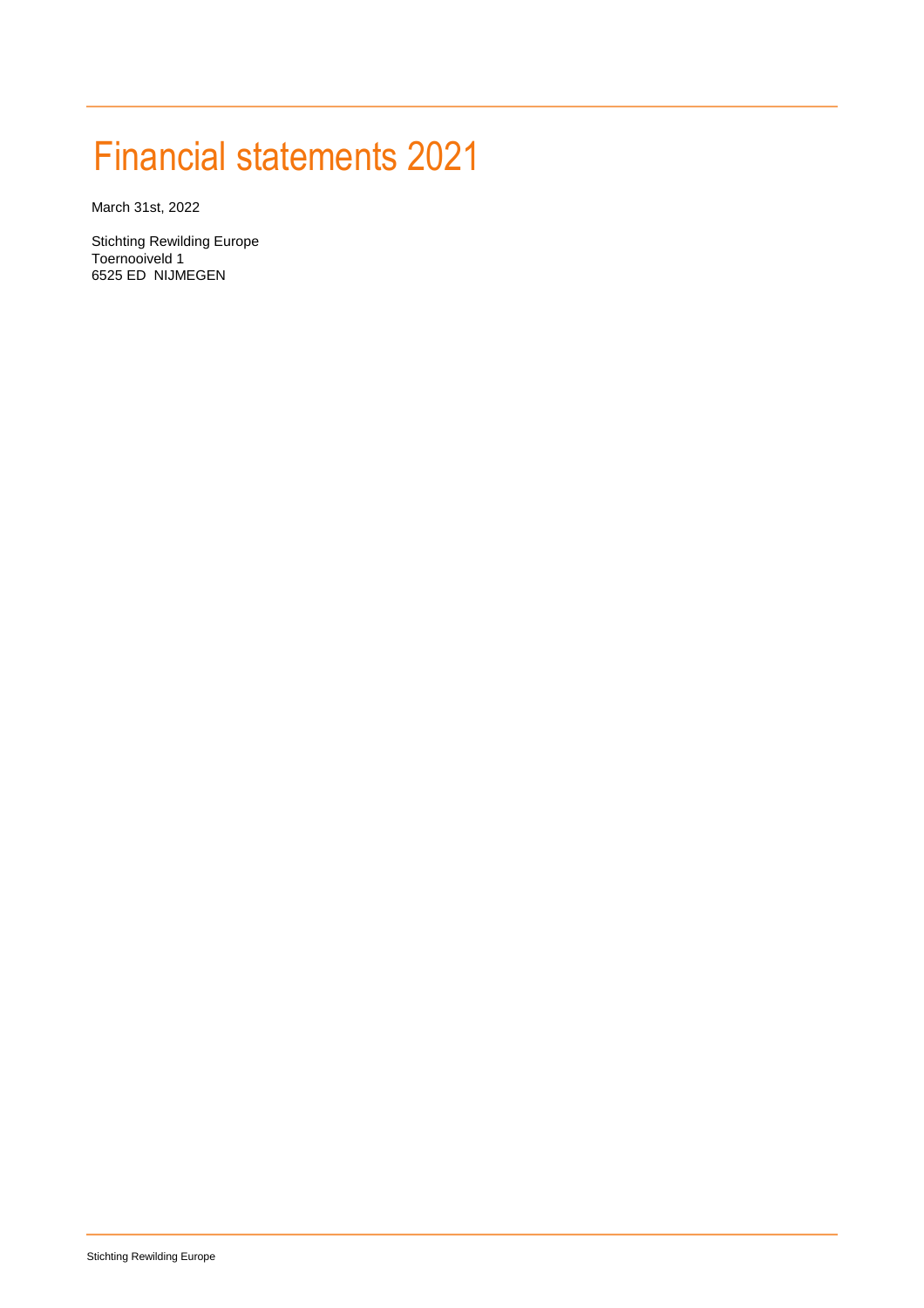## Table of contents

|     |                                                   | 2                                                                                                                                                                          |
|-----|---------------------------------------------------|----------------------------------------------------------------------------------------------------------------------------------------------------------------------------|
|     |                                                   | 4                                                                                                                                                                          |
|     |                                                   |                                                                                                                                                                            |
| 3.1 | Consolidated balance sheet as at 31 December 2021 | 5                                                                                                                                                                          |
| 3.2 | Consolidated income statement for the year 2021   | 7                                                                                                                                                                          |
| 3.3 | Notes to the consolidated financial statements    | 8                                                                                                                                                                          |
| 3.4 | Notes to the consolidated balance sheet           | 12                                                                                                                                                                         |
| 3.5 | Notes to the consolidated income statement        | 17                                                                                                                                                                         |
|     |                                                   |                                                                                                                                                                            |
| 4.1 | Foundation balance sheet as at 31 December 2021   | 20                                                                                                                                                                         |
| 4.2 | Foundation income statement for the year 2021     | 22                                                                                                                                                                         |
| 4.3 | Notes to the foundation financial statements      | 23                                                                                                                                                                         |
| 4.4 | Notes to the foundation balance sheet             | 24                                                                                                                                                                         |
| 4.5 | Notes to the foundation income statement          | 28                                                                                                                                                                         |
|     |                                                   |                                                                                                                                                                            |
| 5.1 | Reference to the auditor's opinion                | 31                                                                                                                                                                         |
|     |                                                   | <b>Executive Director's report</b><br><b>Budget 2022</b><br><b>Consolidated financial statements</b><br><b>Foundation financial statements</b><br><b>Other information</b> |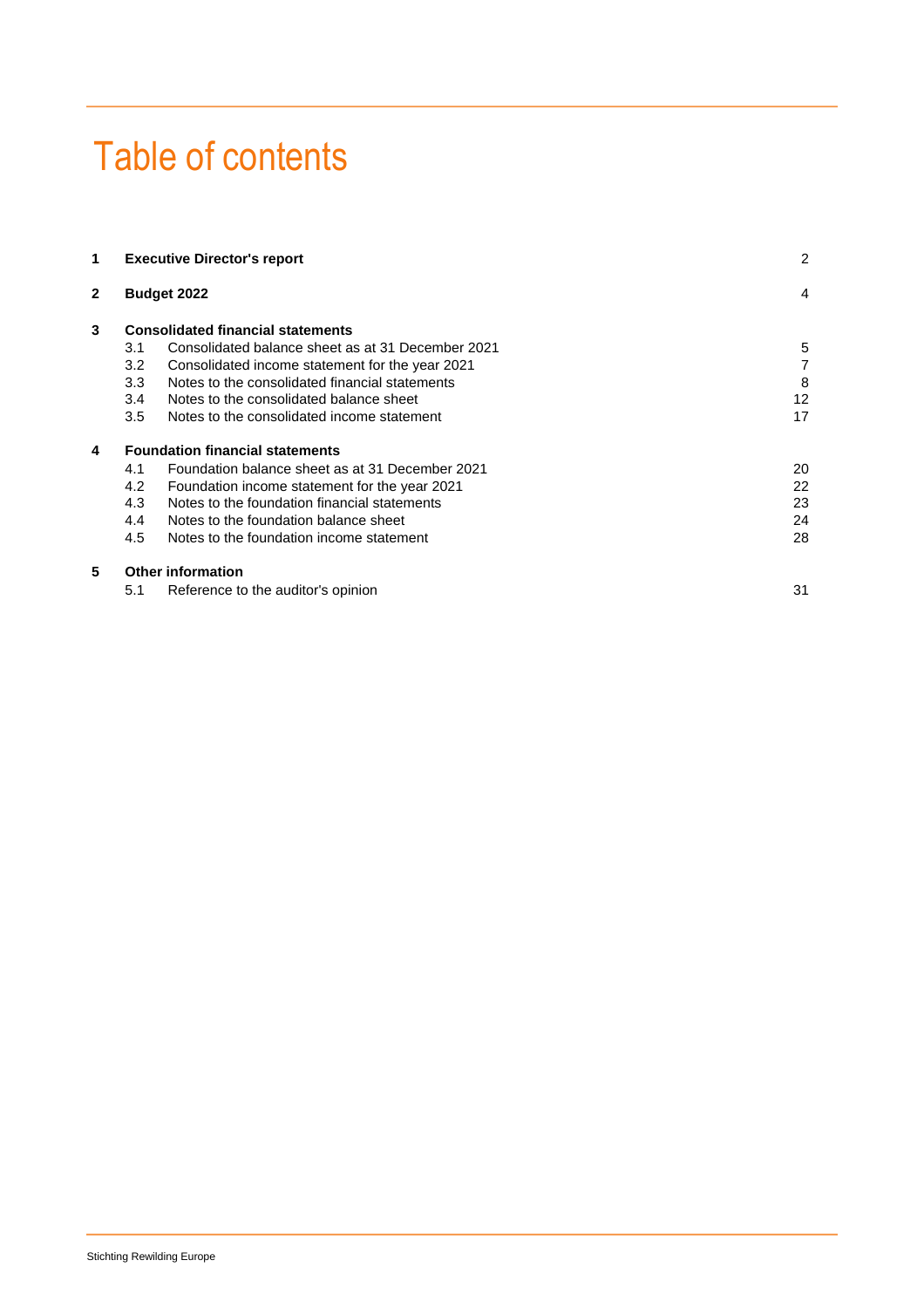## 1 Executive Director's report

Like in 2020, Rewilding Europe has been able to further catalyse rewilding across Europe in 2021. We have been able to continue moving forward on many fronts and, despite the Covid-19 pandemic, we look back at 2021 with a real sense of achievement. The year has not only boasted several real highlights but have also seen us take many smaller steps forward in our rewilding journey. Numerous rewilding interventions have taken place across our rewilding landscapes, which now number nine following the instatement of the Affric Highlands in September. The year 2021 also marked the start of our tenth anniversary – a time to celebrate, but also to look forward and kick on. In collaboration with our landscape leaders, we have developed a new strategy for 2030 which was approved by the Supervisory Board in November. We have started to work towards the ambitious new objectives that have been set for the next rewilding decade.

The Supervisory Board saw Jan Derck van Karnebeek from the Netherlands joining as the new chair, replacing Wiet de Bruijn who left in April. Along the new chair, we also welcomed Sabine Hoefnagel, based in the UK, as a member of the Supervisory Board. Furthermore, two key positions were filled in the Management Team: Johan Booij was assigned as the new Head of Finance and Operations (a.i., replacing Willem Nolens), while Fabien Quétier was assigned as the second Head of Landscapes (replacing Rob Stoneman).

The new Strategic Plan 2021-2030 (Strategy 2030) is focused on maximising the impact of Rewilding Europe's twin demonstration and catalysing roles, as we work to deliver wilder nature at landscape scale across Europe. Over the next 10 years we are planning to expand the number of rewilding landscapes in which we showcase practical rewilding from 10 to 15. Within these landscapes we will aim to actively practice and demonstrate rewilding ourselves, and with local partners, on a total of 500,000 hectares. The five new landscapes will include marine and coastal ecosystems for the first time, extending across a minimum of 8 million hectares. To ensure meaningful results and impact, we have committed to work in these landscapes for a minimum period of 20 years.

In 2021 we made great progress in our fundraising efforts, with Rewilding Europe receiving a number of major grants. It is remarkable to see the financial support of corporates and companies growing significantly. Firstly, a new partnership with the German shoe company Wildling Shoes took off with a five-year commitment through 1% for the Planet, allocated to the Rhodope Mountains. A three-year partnership with Augmentum Foundation is supporting rewilding in the Velebit Mountains, while a new partnership with Exodus Travel is supporting our pioneering work on rewilding credits in the Central Apennines. FedEx Europe also made a commitment to support our work on rewilding credits and to support our work in the Affric Highlands over the next three years. We were hugely excited when the Dutch Postcode Lottery, after a thorough evaluation in 2021, decided to continue its support for Rewilding Europe over the next five years. For the Central Apennines, we saw our proposal for a € 5.3 million, five-year EU LIFE Nature grant approved. In 2021 we also sealed a new partnership with the ForestPeace Foundation, while we were completely surprised by an unrestricted donation of € 1 million from a private donor in Denmark just before Christmas. We also grew our private donor income further, with a number of new participants committing for a five-year period. During 2021, we also successfully finalised three major EU LIFE Grants.

As a result of all these efforts, we saw the central level income grow from  $\epsilon$  5.4 million in 2020 to  $\epsilon$  6.3 million in 2021, which is a substantial increase of 28%. It is particularly important that the proportion of unrestricted funding is also growing, allowing us flexibility in allocation of funds to the landscapes.

Total expenses in 2021 summed up to € 4.7 million in 2021, with 85% of Rewilding Europe's expenditure dedicated to the five main objectives. Of the expenditures, 58% is allocated to the rewilding areas and 42% is spent at central level, largely in support of the rewilding landscapes. Furthermore, Rewilding Europe spent 3% of the total costs on fundraising and 12% on management and development of the initiative. It should be noted that expenditure levels in 2021 were lower than expected, due to limitations caused by the COVID-19 pandemic and other reasons (e.g. delays in land purchases and achieving permits for infrastructural works). Also, for income received late (e.g. the  $\epsilon$  1 million donation received in December 2021) it was not possible to initiate new activities and incur costs.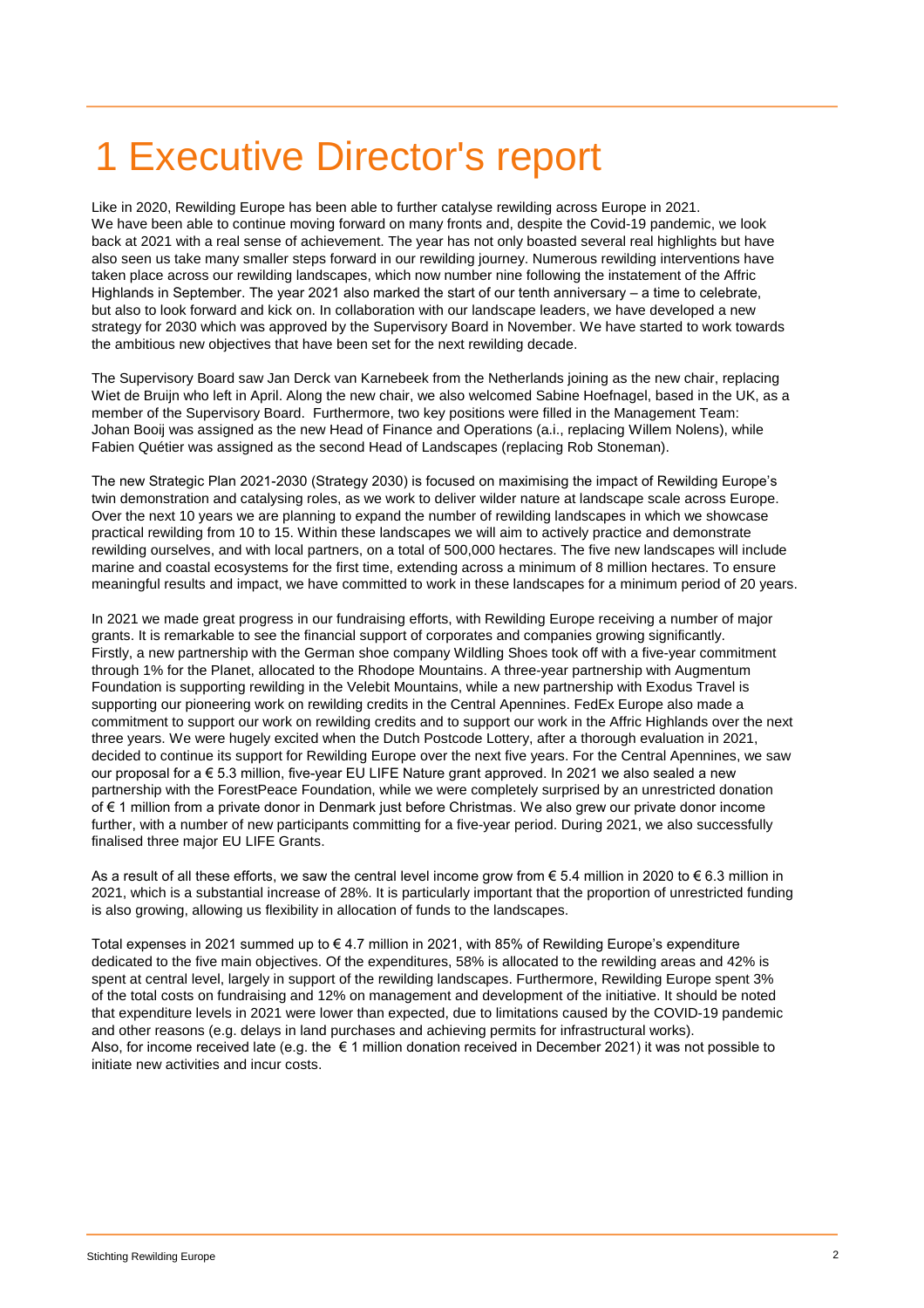As a result of the income growth and the lower expenditure levels, both our donor restricted reserve and general reserve increased to €1.8 million and €1.9 million respectively. Given the financial situation and uncertainties related to the crisis in the Ukraine, the Supervisory Board decided to increase our continuity reserve from € 0.3 million to € 0.7 million by the end of 2021. This continuity reserve is meant to cover short term risks and to ensure that the organization has a buffer to respond to its obligations in the long term.

We continued to work in our eight rewilding landscapes, working in co-production with our local teams and entities. In September, Affric Highlands (Scotland) was successfully launched as our nineth rewilding landscape. Most of them saw a steady growth in activities and their impact, with Rhodope Mountains, Greater Côa Valley, Danube Delta and Central Apennines as front runners, while Velebit Mountains has picked up strongly during the year with a renewed local team and leadership. With Rewilding Sweden, a major fundraising effort was taken which is looking really promising for 2022, when we are expecting to build a full new team and strengthen the board. The Oder Delta was highly successful in fundraising, both with German federal government and the German Postcode Lottery. Iberian Highlands (Spain) is fully prepared and now ready to take off as our 10th rewilding landscape, awaiting a major funding approval in 2022.

In general terms, we see a more steady and long-term security in our structural income (both restricted and unrestricted) thanks to an increasing support from a range of donors and partners. The budget for 2022 presented below has been formally approved by the Supervisory Board during the Board meeting of March 31, 2022 and is based on secured income to date. The budget shows that we plan to significantly increase our expenditure level and will use new income as well restricted and unrestricted reserves for that. With a number of fundraising proposals in the pipeline, we will be in a good position to deliver on the ambitions set in our new strategy.

Nijmegen, March 31st, 2022

Frans Schepers

Executive Director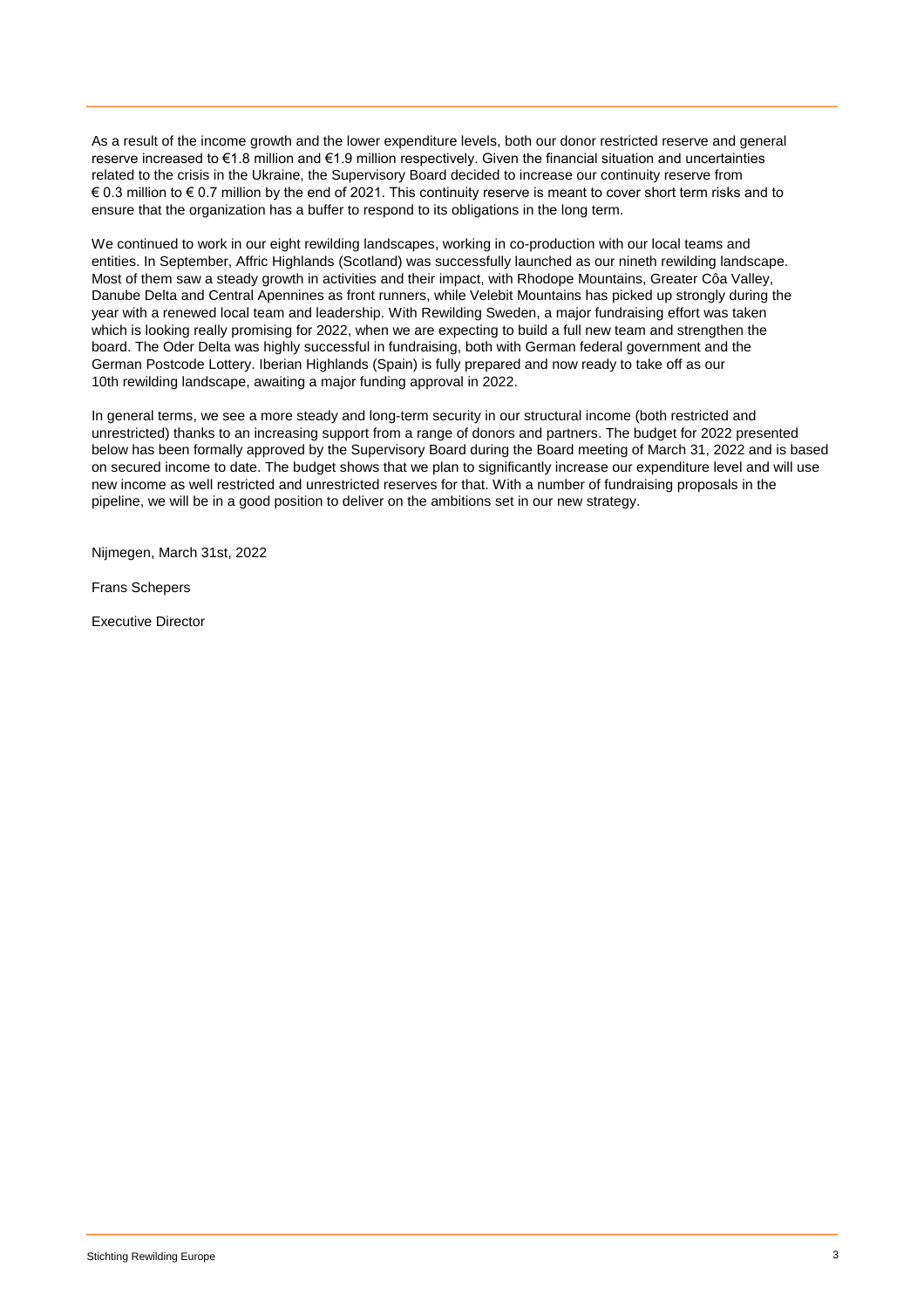## 2 Budget 2022

|                                      |                                                | <b>Budget</b> |
|--------------------------------------|------------------------------------------------|---------------|
|                                      |                                                | 2022          |
|                                      |                                                | €             |
|                                      | <b>Income</b>                                  |               |
|                                      | <b>Secured income</b>                          |               |
| 1.                                   | Income from own fundraising                    | 2.574.830     |
| 2.                                   | Income from third party fundraising            | 1.965.755     |
| 3.                                   | Public funding                                 | 616.919       |
| 4.                                   | Other income                                   | 196.148       |
| 5.                                   | Carry forward                                  | 1.670.803     |
|                                      | <b>Total income</b>                            | 7.024.455     |
|                                      | <b>Expenses per category</b>                   |               |
| 1.                                   | <b>Wilder Nature</b>                           | 3.446.142     |
| 2.                                   | Nature for people                              | 1.761.490     |
| 3.                                   | <b>Building Engagement</b>                     | 526.180       |
| 4.                                   | Scaling up                                     | 332.722       |
| 5.                                   | Management & Development                       | 858.604       |
| 6.                                   | Fundraising                                    | 99.317        |
|                                      | <b>Total expenses</b>                          | 7.024.455     |
|                                      | <b>Balance (Secured Income minus Expenses)</b> |               |
|                                      |                                                |               |
|                                      | <b>Expenses per area</b>                       |               |
|                                      | <b>Greater Coa Valley</b>                      | 1.210.196     |
| Southern Carpathians<br>Danube Delta |                                                | 25.000        |
|                                      |                                                | 836.128       |
|                                      | <b>Velebit Mountains</b>                       | 342.564       |
|                                      | <b>Central Apennines</b>                       | 368.934       |
|                                      | <b>Rhodope Mountains</b>                       | 407.947       |
|                                      | Oder Delta                                     | 591.750       |
|                                      | Swedish Lapland                                | 182.500       |
|                                      | Affric Highlands                               | 220.000       |
|                                      | Iberian Highlands (candidate landscape)        | 64.385        |
|                                      | Alpes-Dauphine (candidate landscape)           | 40.000        |
|                                      | Rewilding Europe central team                  | 2.735.051     |
|                                      | <b>Expenses per area</b>                       | 7.024.455     |
|                                      | <b>Expenses per cost category</b>              |               |
|                                      | Staff expenses                                 | 1.529.166     |
|                                      | Consultants & subcontractors                   | 562.084       |
|                                      | <b>Travel expenses</b>                         | 234.607       |
|                                      | Durables                                       | 59.560        |
|                                      | Field interventions                            | 76.400        |
|                                      | Communication                                  | 231.322       |
|                                      | Trainings + Events                             |               |
|                                      | Contributions to areas                         | 4.116.836     |
|                                      | Administrative expenses                        | 214.480       |
|                                      | <b>Expenses per cost category</b>              | 7.024.455     |
|                                      |                                                |               |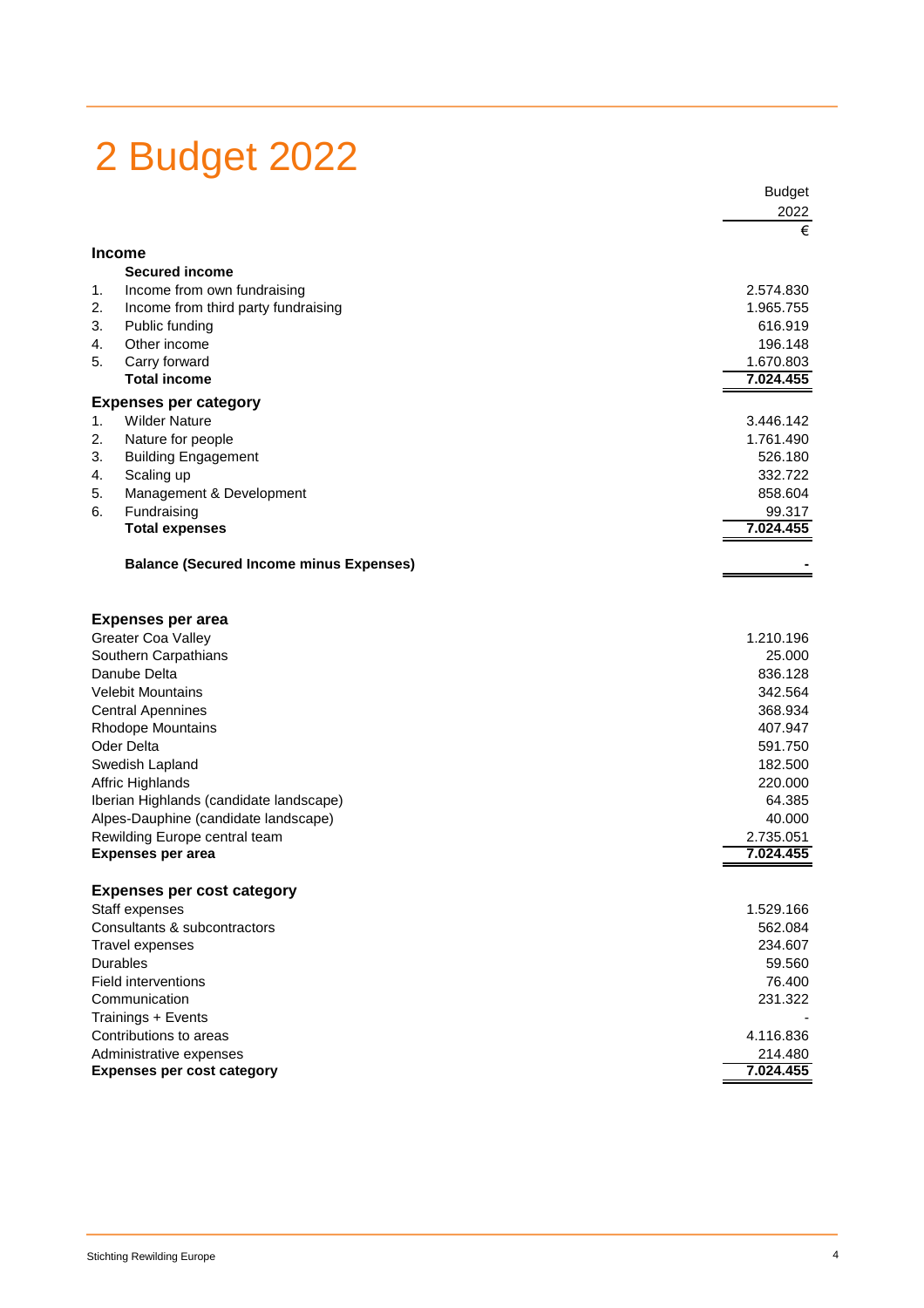## 3 Consolidated financial statements

## **3.1 Consolidated balance sheet as at 31 December 2021**

## **Assets**

|                                     | 31-12-2021 | 31-12-2020 |
|-------------------------------------|------------|------------|
|                                     | €          | €          |
| <b>Fixed assets</b>                 |            |            |
| Property, plant and equipment       |            |            |
| Furniture and equipment             | 31.890     | 36.631     |
| <b>Financial assets</b>             |            |            |
| Loans                               | 1.212.600  | 1.496.467  |
| <b>Current assets</b>               |            |            |
| <b>Receivables</b>                  |            |            |
| <b>Debtors</b>                      | 44.583     | 4.904      |
| Subsidies to receive                | 1.106.490  | 599.551    |
| Accrued income and prepaid expenses | 792.025    | 526.646    |
|                                     | 1.943.098  | 1.131.101  |
| <b>Cash and banks</b>               | 5.537.440  | 2.257.790  |
|                                     |            |            |
|                                     |            |            |

| н.<br>ר | ン1 |
|---------|----|
|         |    |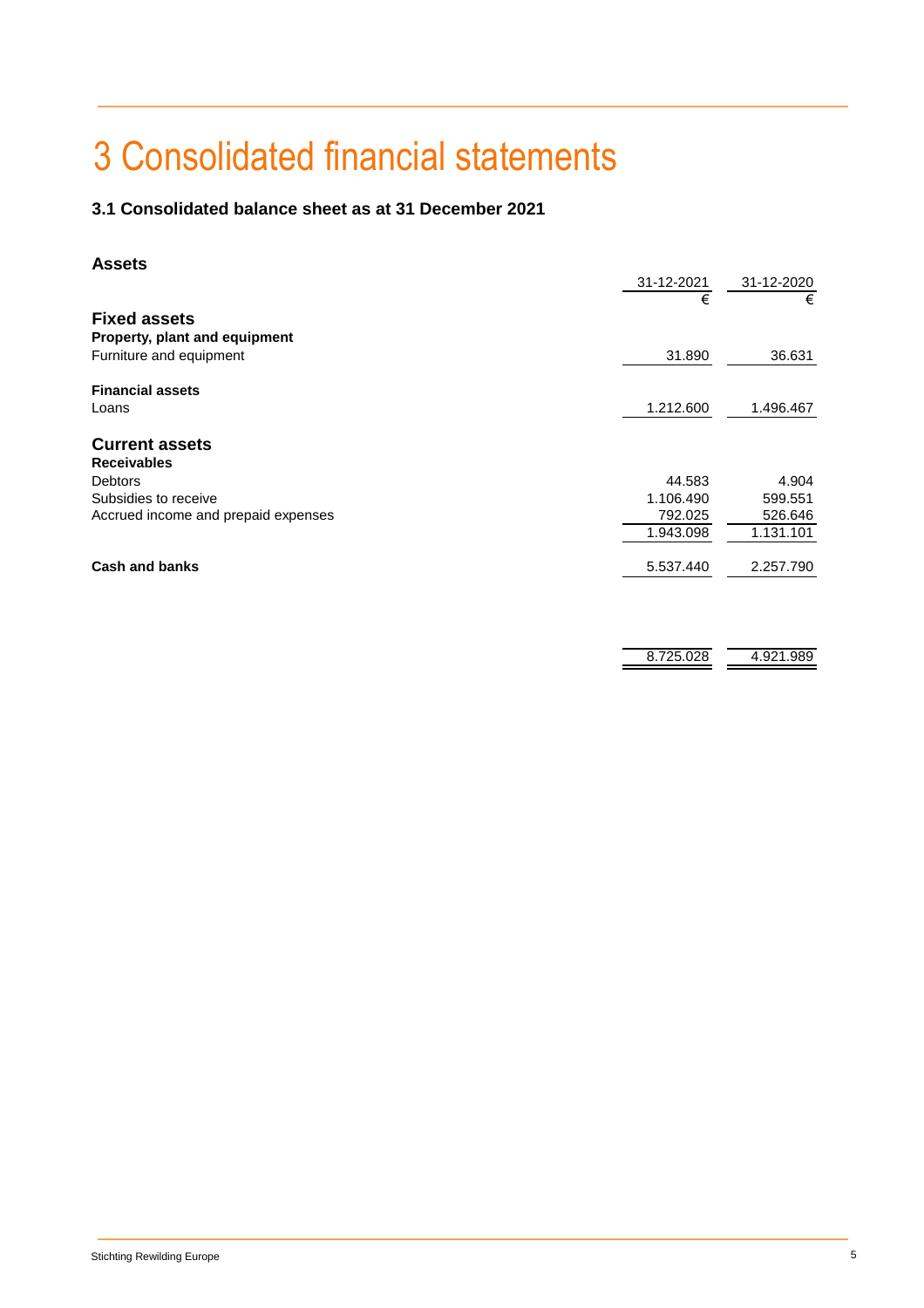## **Liabilities**

|                                 | 31-12-2021 | 31-12-2020 |
|---------------------------------|------------|------------|
|                                 | €          | €          |
| <b>Reserves</b>                 |            |            |
| Donor restricted reserve        | 1.882.382  | 1.770.005  |
| REC appropriated reserve        | 290.731    | 302.345    |
| Continuity appropriated reserve | 672.000    | 310.000    |
| General reserve                 | 1.694.055  | 486.893    |
|                                 | 4.539.168  | 2.869.243  |
| Long term liabilitities         |            |            |
| European Investment Bank loan   | 711.905    | 1.100.000  |
| <b>Short term liabilities</b>   |            |            |
| Repayment obligations           | 156.548    | 100.000    |
| Trade payables                  | 80.153     | 76.784     |
| Value added tax                 | 7.483      | 501        |
| Subsidies received in advance   | 2.285.223  | 280.747    |
| <b>Other liabilities</b>        | 944.548    | 494.714    |
|                                 | 3.473.955  | 952.746    |
|                                 |            |            |
|                                 | 8.725.028  | 4.921.989  |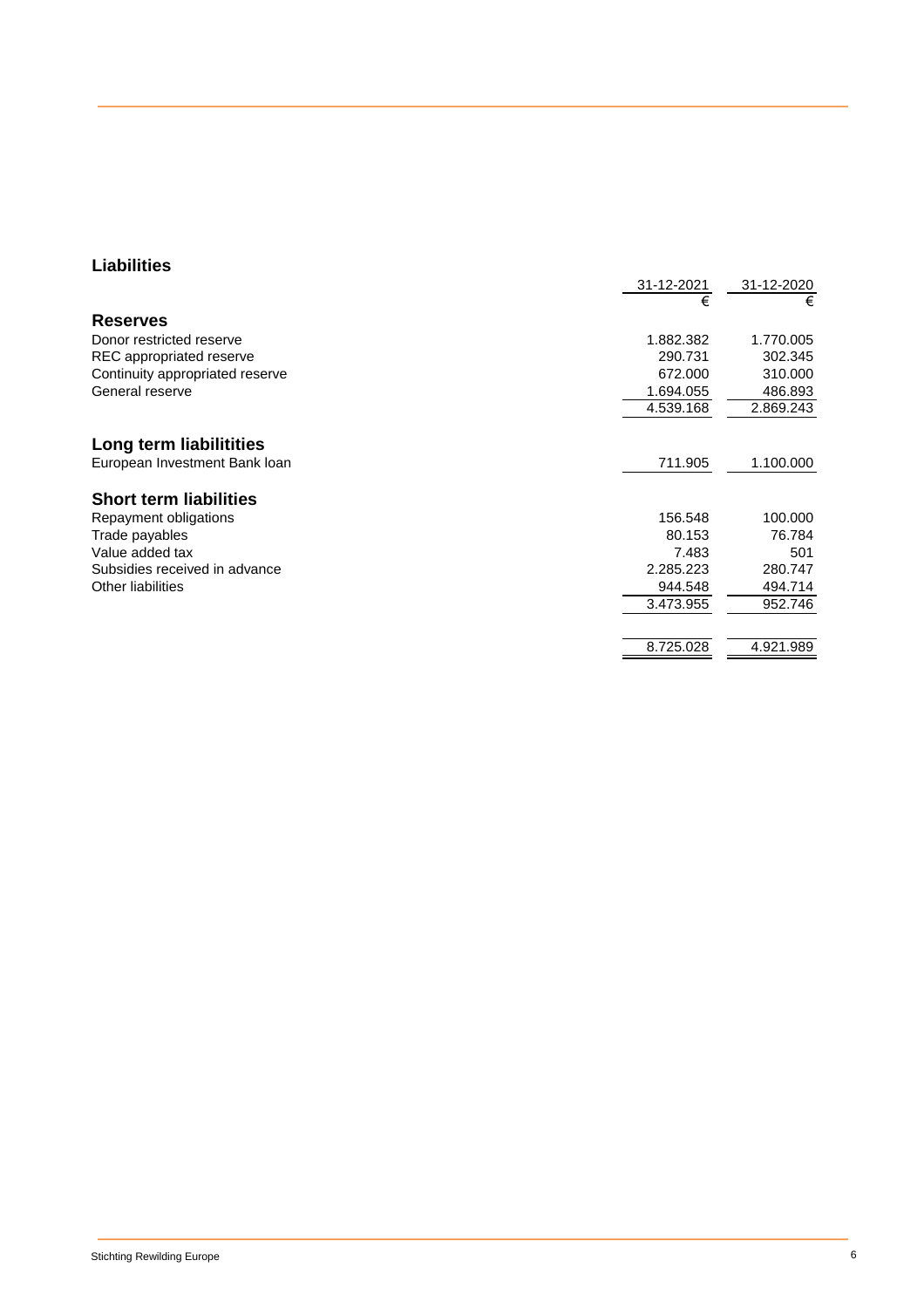## **3.2 Consolidated income statement for the year 2021**

|                                     | Realisation | <b>Budget</b> | Realisation |
|-------------------------------------|-------------|---------------|-------------|
|                                     | 2021        | 2021          | 2020        |
|                                     | €           | €             | €           |
| <b>Income</b>                       |             |               |             |
| Income from own fundraising         | 3.031.572   | 1.440.779     | 1.035.625   |
| Income from third party fundraising | 2.228.484   | 3.869.407     | 3.348.419   |
| <b>Subsidies</b>                    | 844.505     | 919.176       | 858.513     |
| Other income                        | 207.984     | 188.533       | 164.361     |
| <b>Total income</b>                 | 6.312.545   | 6.417.895     | 5.406.918   |
| <b>Expenses per strategy</b>        |             |               |             |
| <b>Wilder Nature</b>                | 1.526.365   | 2.728.349     | 1.661.078   |
| <b>Wildlife Comeback</b>            | 1.334.725   | 1.188.635     | 1.330.202   |
| Nature Based Economies              | 513.857     | 594.258       | 260.633     |
| Interest in the Wild                | 186.071     | 316.107       | 135.068     |
| Amplification                       | 398.154     | 529.535       | 218.973     |
| Management & Development            | 575.990     | 951.107       | 594.373     |
| Fundraising                         | 148.474     | 100.000       | 69.777      |
| Total expenses per strategy         | 4.683.636   | 6.407.991     | 4.270.104   |
|                                     | 1.628.909   | 9.904         | 1.136.814   |
| Financial income and expenses       | 41.016      |               | 35.660      |
| <b>Surplus or deficit</b>           | 1.669.925   | 9.904         | 1.172.474   |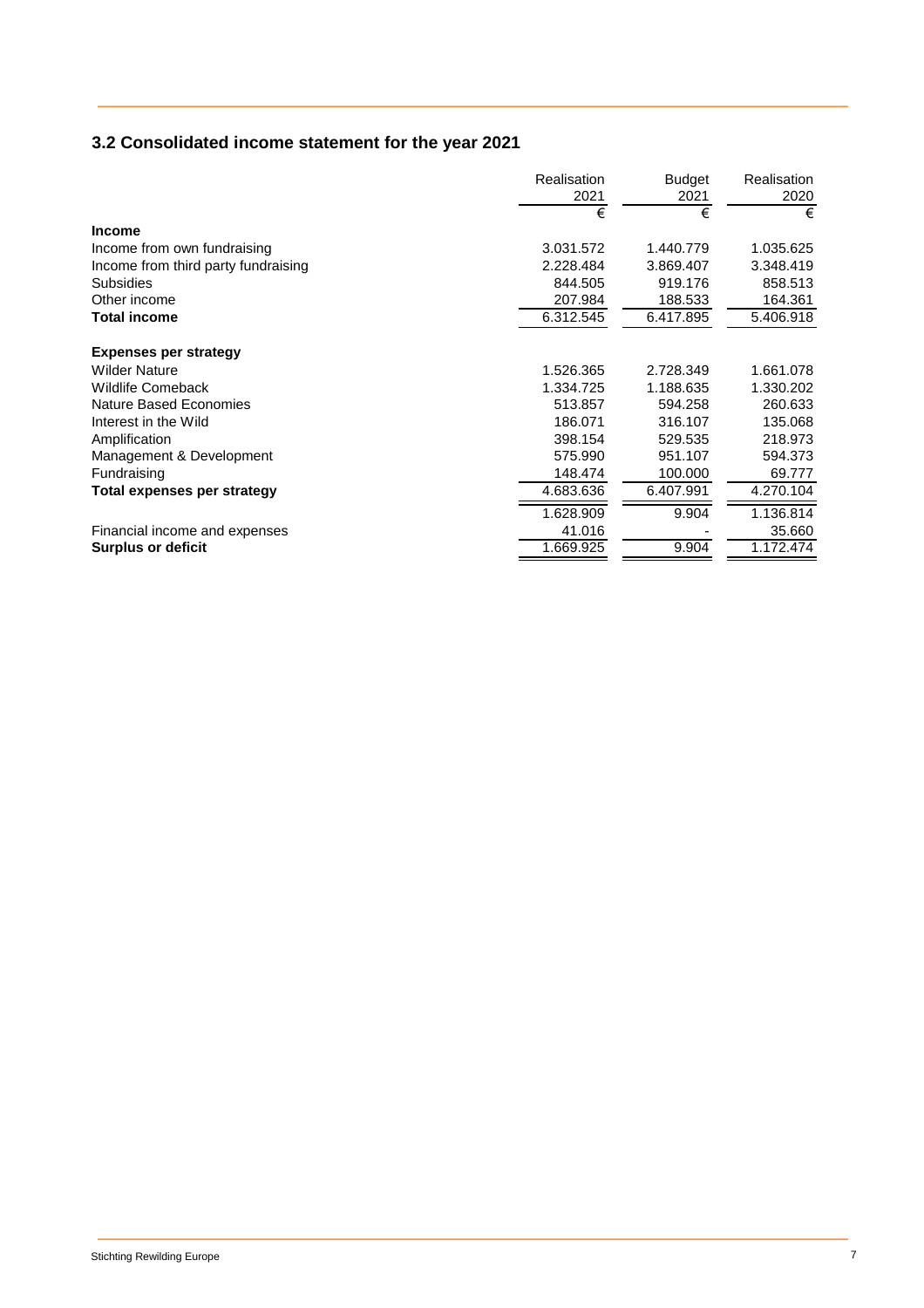## **3.3 Notes to the consolidated financial statements**

## **General**

## **Registered adress and registration number trade register**

The registered and actual adress of Stichting Rewilding Europe is Toernooiveld 1, 6525 ED in Nijmegen. Stichting Rewilding Europe is registered at the Chamber of Commerce under number 53036123.

## **Management and Board Structure**

Stichting Rewilding Europe (the 'Foundation') has a two-tier board structure. The supervisory board was established in 2012 and currently consists of the following five members (includes their role and date of initial appointment).

| Mr. J.D. van Karnebeek         | Chair  | 7 April 2021     |
|--------------------------------|--------|------------------|
| Mrs. O. Rodriguez de la Fuente | Member | 25 March 2014    |
| Mrs. L. Lindén                 | Member | 10 December 2014 |
| Ms. A.L. Mitseva               | Member | 23 May 2019      |
| Mr. J.C. Svenning              | Member | 8 September 2020 |
| Mrs. S. Hoefnagel              | Member | 7 April 2021     |
|                                |        |                  |

Mr. L. de Bruijn, appointed as Board member on 15 May 2012, resigned on 7 April 2021.

The members are appointed for a term of three years and can serve not more than three terms.

The executive board of directors currently consists of Mr. F.J. Schepers, who holds this position since 28 june 2011, and Mr. J. Booij, who holds this position since 27 January 2022.

Mr. Schepers is the Executive Director of the Foundation.

Mr. Schepers is also a member of the Supervisory Board of Rewilding Velebit (Croatia),

the Board of Rewilding Sweden and the Board of Trustees of the Zambia Carnivore Programme.

Mr. Booij is the Finance & Operations Director of the Foundation.

Mr. Booij is also chair of the Stichting Stadsnatuur.

#### **Activities**

The key objective of Stichting Rewilding Europe is to stimulate large scale nature recovery in Europe, based on natural processes and serving the society. To achieve this objective, the Foundation has adopted five strategies: Wilder Nature, Wildlife Comeback, Nature Based Economies, Interest in the Wild and Amplification. Note: In 2021, a new strategy for the period 2022-2030 was approved by the Supervisory Board involving four strategies: Wilder Nature, Nature for People, Building Engagement and Scaling up.

These strategies are translated in activities that are implemented by the Foundation and a network of local implementing partners in the rewilding areas. Stichting Rewilding Europe is a non-profit organisation, and has established a fully owned subsidiary, Rewilding Europe B.V., to host its commercial activities and over time generate sustainable sources of income to the Foundation.

#### **Monitoring and evaluation**

Stichting Rewilding Europe implements five core strategies that together serve the core mission of the Foundation Rewilding Europe. All activities that the foundation and its local implementing partners perform, contribute to these strategies, and the Foundation has adopted routines to measure progress against results.

First, all thematic heads and local partner organisations heads prepare annual work plans. These provide deliverables and milestones to be accomplished and activities to be achieved per quarter. Second, the quarterly reporting routines monitor actual progress against these plans. The quality of the reports is verified by regular calls, meetings and field visits. The latter were not possible for all of the landscapes due to Covid-19. Thirdly, we report to our donors on a quarterly or half yearly basis. Finally, the Executive Director reports the progress to the Supervisory Board on a quarterly basis.

The overall monitoring framework that was developed in 2020 was further updated with indicators and progress data. The scientific publication of 10-years of rewilding impact was published early 2021 and the systematic scientific monitoring of wildlife has started in two rewilding areas (Velebit Mountains and Rhodope Mountains). In the next years we will further improve the measuring of rewilding impact with data-driven methods.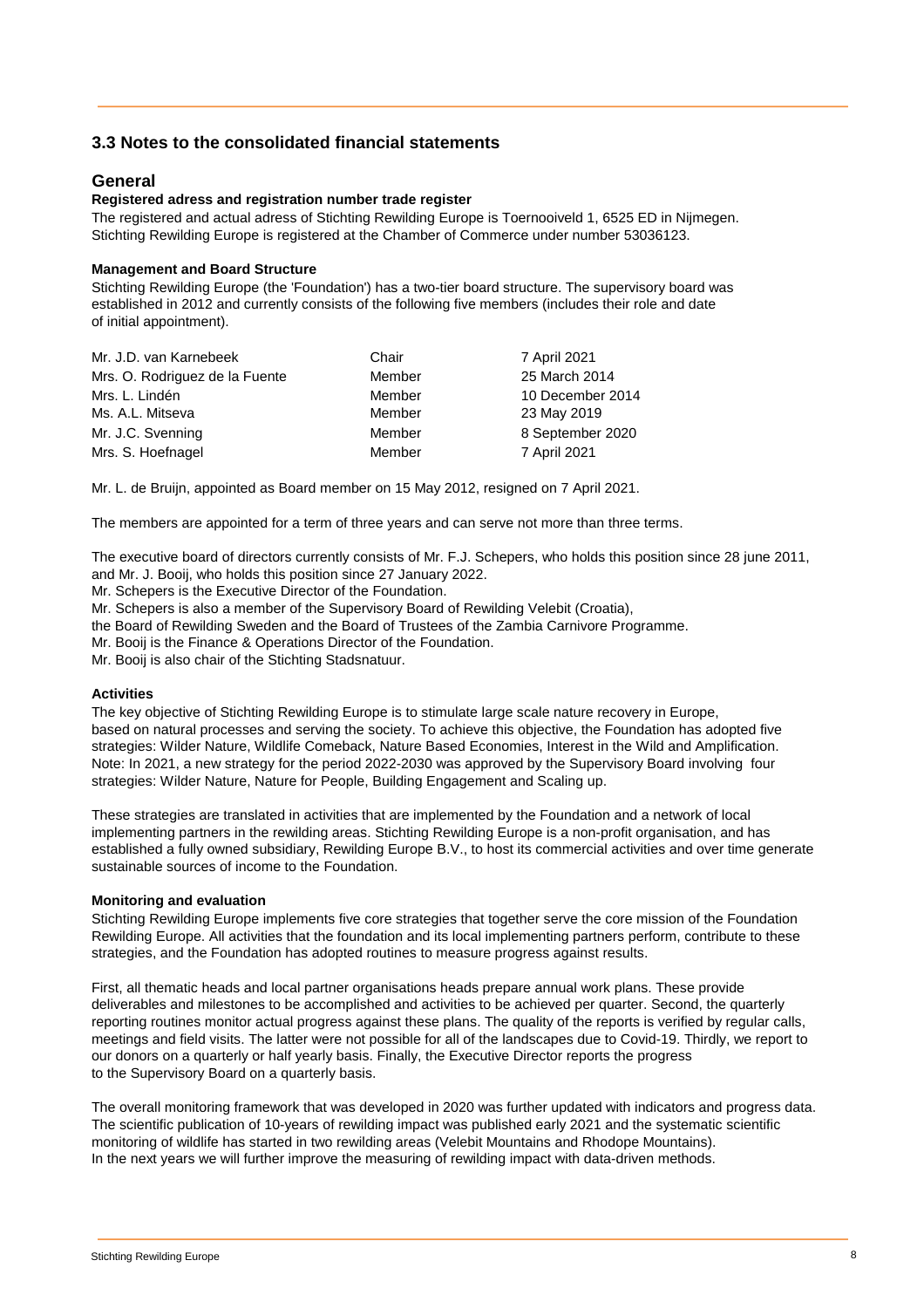#### **Going concern**

Although it is currently hard to predict, we expect the war between Russia and Ukraine to have several effects on the activities of Stichting Rewilding Europe. First, most of our work in the Ukrainian part of the Danube Delta through Rewilding Ukraine will delay as team members and their families have fled to Romania. Second, in case the war will escalate to other European countries, work in other Rewilding areas might be affected as well. Third, a possible worsening of the political and economic situation in Europe might have an effect on our fundraising and our ability to execute our strategy as planned. We do not believe the continuity of Stichting Rewilding Europe is at stake but we have to prepare for extraordinary times.

## **Consolidation principles**

The consolidated financial statements comprise Stichting Rewilding Europe and the subsidiaries over which Stichting Rewilding Europe exercises control. The financial statements of the parent and its subsidiaries are combined on a line by line basis. Intercompany transactions and intercompany balances have been eliminated.

The consolidated financial statements comprise the financial statements of:

- Stichting Rewilding Europe, registered in Nijmegen, The Netherlands (100%);
- Rewilding Europe B.V., registered in Nijmegen, The Netherlands (100%), a direct interest.
- Rewilding Europe Capital B.V., registered in Nijmegen, The Netherlands (100%), held by Rewilding Europe B.V.

In 2020 the decision was made to establish a new foundation in Croatia to take ownership of the interests Rewilding Europe B.V. In January 2021 the shares in these subsidiaries were sold to the Rewilding Velebit Foundation, with Rewilding Europe B.V. no longer having direct interests in Croatia.

### **Currency translation**

Monetary assets and liabilities denominated in foreign currencies are translated at the rate of exchange at the reporting date. Income and expenses denominated in foreign currencies are translated at the exchange rates ruling in the corresponding transaction dates. Any resulting exchange differencies are recognized in the income statement.

#### **Risk analysis**

Management and Supervisory Board frequently assess the risks that threaten the continuity of the Foundation and its objectives. Risks are classified in five main groups:

#### *Funding risk*

The risk that major donors discontinue their funding commitments as a result off external events or internal events (fraud or bad publicity). Mitigation: to spread the funding risk, the Foundation is funded by a mix of different funders. It is also actively seeking venues to create more sustainable funding flows. Finally, the Foundation adopted best practice standards for communication and integrity to prevent reputational risks, including a code of conduct and contractual arrangements.

#### *Liability risk*

Claims from third parties for damages presumably caused by assets, contractors and staff of Rewilding Europe. Mitigation: contracts explicitly exclude liability. Liability insurance in place.

#### *Financial risk*

The risk of overspending, possibly resulting in non-compliance with donor agreements resulting in requests to (partially) repay donations. Mitigation: the foundation monitors its expenses (as compared to the budget) on a quarterly basis. The Foundation partners with independent local entities who are responsible for the implementation of the rewilding interventions. Proven mechanisms are in place to constantly monitor compliance with agreements.

#### *Operational risk*

The risk of increased costs or losses due to staff accidents, fraud, gross negligence, ICT issues (hacking, etc.). Mitigation: The Foundation has adopted HR policies to ensure a safe working environment; four eye principle is in place for all bank transactions; ICT services are outsourced to a professional service partner that manages our ICT security risks.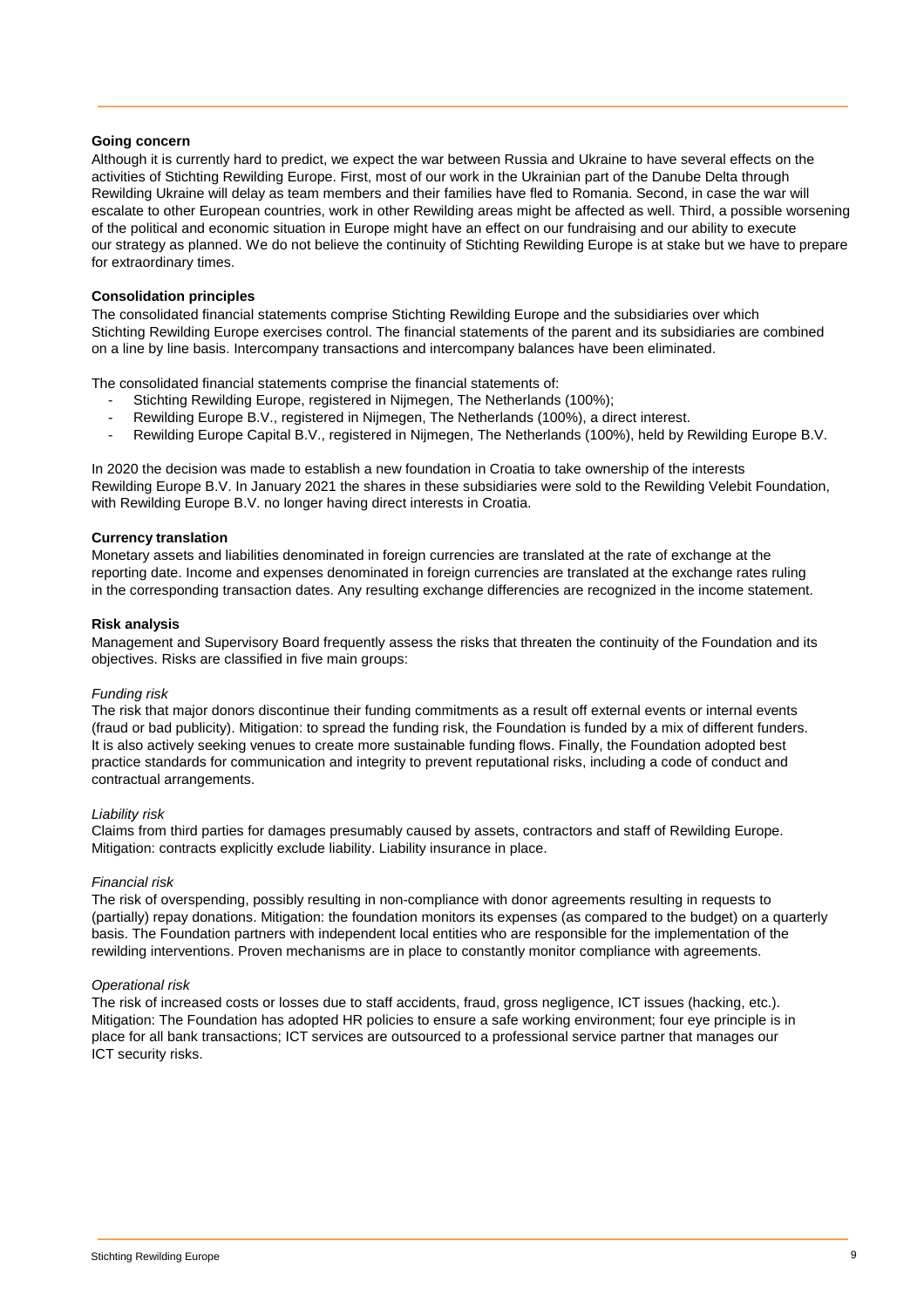## *Key man risk*

Dependency on one or a few persons, whose absence would expose the organisation to an immediate risk. Being a small organisation with Management Team members who all have critical leadership positions, this is a key risk for Rewilding Europe. In particular having a one member Executive Board as of June 2020. Mitigation: The risk of depencency on one Executive Board member is being mitigated by the appointment of a second Executive Board member at 27 January 2022 and establishing a Management Team with strong involvement in decision making.

Conclusion: The Foundation is aware of its key risks. It has taken appropriate measures to mitigate the risks and protect the continuity of the foundation, its stakeholders and its mission.

#### **Integrity**

Stichting Rewilding Europe is an institution of public trust. Integrity is of utmost importance and the Foundation has taken measures to prevent, identify and resolve eventual integrity issues in an early and effective manner.

First, in 2020 the Foundation appointed a "confidential counsellor" to handle internal and external complaints about integrity. Complaints about integrity can be reported via the Foundations website. The website also mentions that complaints are (1) taken serious; (2) treated strictly confidential; and (3) given a high priority and urgency.

A policy, as well as the Code of Conduct, which is signed by all employees, board members and contractors (which has a section about integrity) is in place to register all complaints centrally, and how complaints are being handled. This policy, as well as the code of conduct, are and will be updated on an annual basis.

## **General accounting principles**

## **The accounting standards used to prepare the financial statements**

The financial statement is drawn up in accordance with the provisions of Title 9, Book 2 of the Dutch Civil Code and the firm pronouncements in the Dutch Accounting Standards, as published by the Dutch Accounting Standards Board ('Raad voor de Jaarverslaggeving'), including RJ 650 specifically addressing not-for-profit organizations.

## **Tangible fixed assets**

Furniture and equipment are recognized at historical cost plus expenditure that is directly attributable to the acquisition of the items, less straight-line depreciation over their estimated future useful lives. Allowance is made for any impairment losses expected at the balance sheet date.

Any wildlife or livestock purchased is expensed as incurred. Such animals concerned are free-roaming cattle and horses with no commercial value and as such do not represent an asset to Rewilding Europe.

#### **Financial assets**

The loans recognised under financial assets and/or receivables are initially valued at the fair value less transaction costs. These financial assets are subsequently valued at amortised cost price. If payment of the receivable is postponed under an extended payment deadline, fair value is measured on the basis of the discounted value of the expected revenues. Interest gains are recognised using the effective interest method.

During 2020 the Executive Board decided to amend the loan loss provision policy, aiming at creating more objectivity. The loan loss provisioning policy, introduced in 2020, is as follows:

- 1. Loans current or less than 90 days overdue: 0% loan loss provision
- 2. Loans of 90 days or more overdue, but less than 360 days: 50% loan loss provision
- 3. Loans of 360 days or more overdue: 100% loan loss provision

The loan loss provision is applicable to the principal outstanding balance of the loan and the accrued interest. Intrest will continue to accrue on overdue loans, unless the loans are written off.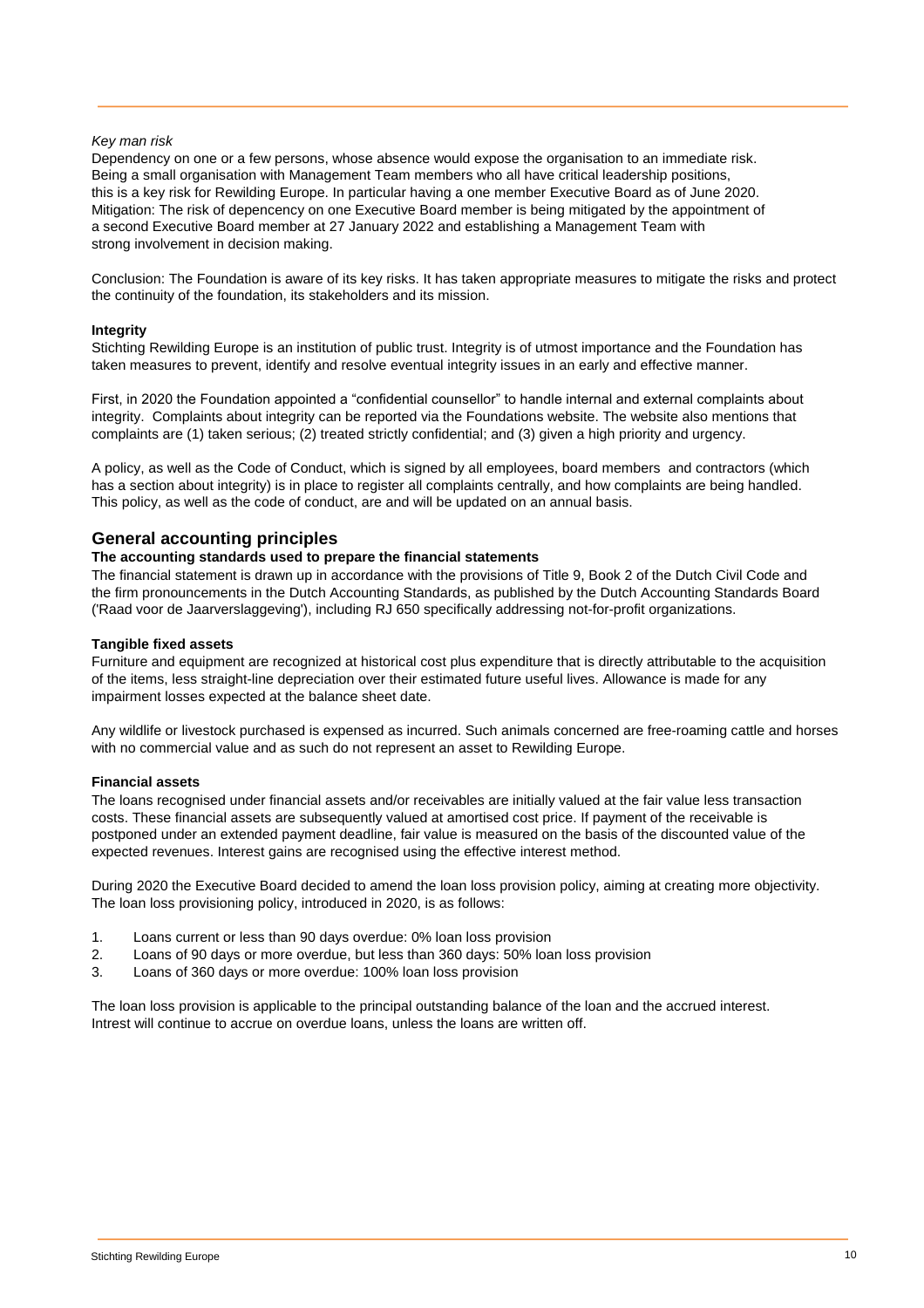### **Receivables**

Receivables are initially valued at the fair value of the consideration to be received. Receivables are subsequently valued at the amortised cost price. If payment of the receivable is postponed under an extended payment deadline, fair value is measured on the basis of the discounted value of the expected revenues. Interest gains are recognised using the effective interest method.

At the end of every reporting period, management assesses whether there is any indication that an individual receivable may be impaired. If this is the case, management estimates the amount that it expects to receive in future periods. Any difference between the present value of the amounts expected to be received and the carrying amount are charged to the income statement.

## **Cash and banks**

Unless otherwise noted, cash and bank balances are at free disposal.

#### **Reserves**

## *Donor restricted reserve*

This reserve captures the donations received (excluding government subsidies), minus the actual expenditures of the previous year, in other words the carry-forward to the next year, subject to approval by he respective donor.

#### *REC appropriated reserve*

This is a donation received from the Dutch Postcode Lottery to the Foundation, earmarked for Rewilding Europe Capital B.V.

#### *Continuity reserve*

From 2018, the Foundation is making an annual reservation to protect itself from sudden shocks in income. The initial contribution was € 60.000 in 2018. In 2019 and 2020 the contribution reservation was € 125.000, bringing the total continuity reserve to € 310.000 at the end of 2020. In 2021 the Foundation expects to contribute another € 362.000 to the continuity reserve. With a continuity reserve of  $\epsilon$  672.000, the Foundation is able to bridge its fixed costs during a period of six months in case no other funding comes in.

#### *General reserve*

The general reserve is created by the appropriation of the net result. It is created without any specific or particular. purpose The general reserve may be utilised for meeting any unknown liability or for other activities serving the mission of the Foundation.

## **Accounting principles for determining the result**

#### **Result**

The result is the difference between the realisable value of the goods/services provided and the costs and other charges during the year. The results on transactions are recognised in the year in which they are realised.

#### **Income and expenses**

Income consists of income from own and third party fundraising, as well as subsidies received through grants. Subsidies are only recognized if their receipt is reasonably certain. Other income represents income not directly associated with Rewilding Europe's core objectives.

Subsidy income is recognized in accordance with the grant, which generally results in matching the subsidy income to the expenses incurred.

Expenses represent the costs of the Rewilding areas as well as the central staff functions and are allocated to the year to which they relate.

#### **Tax**

Stichting Rewilding Europe has been declared exempt from corporation tax by the tax authorities with effect from 2011. Rewilding Europe B.V. and Rewilding Europe Capital B.V. are taxable for corporation tax. Rewilding Europe B.V. is taxable for value added tax (BTW). Taxation on profits is calculated on the reported pre-tax profit or loss, taking into account any losses carried forward from previous financial years, tax-exempt items and non-deductible expenses, and using current tax rates.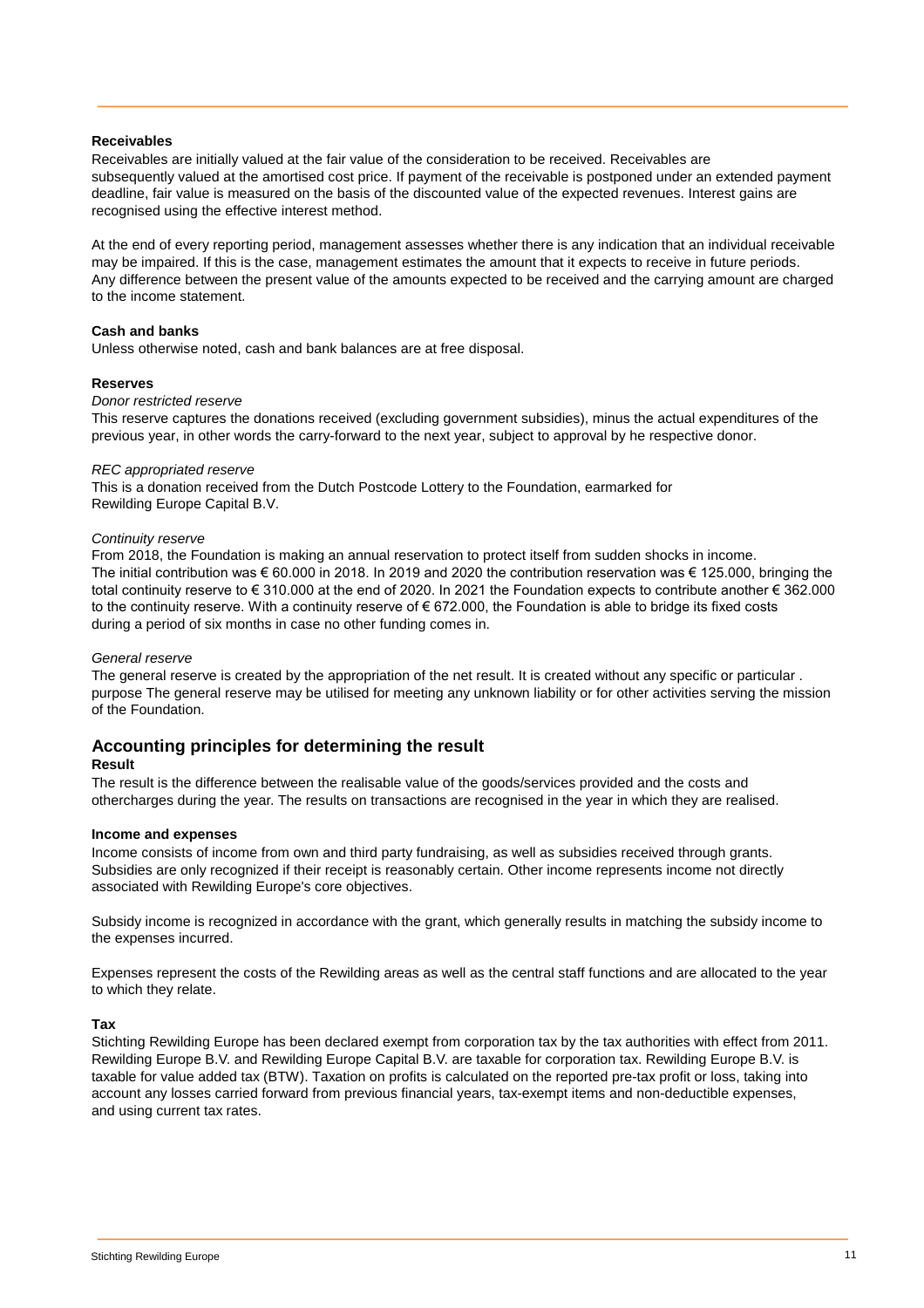## **3.4 Notes to the consolidated balance sheet**

## **Fixed assets**

## **Property, plant and equipment**

The movements in tangible fixed assets can be summarized as follows:

|                                    | Furniture and<br>equipment<br>€ |
|------------------------------------|---------------------------------|
| Accumulated as at 1 January 2021   |                                 |
| Cost or manufacturing price        | 62.137                          |
| Accumulated deprecion              | $-25.506$                       |
| Balance as at 1 January 2021       | 36.631                          |
|                                    |                                 |
| Movements financial year           |                                 |
| Investments                        | 6.932                           |
| Depreciation                       | $-11.673$                       |
|                                    | $-4.741$                        |
| Accumulated as at 31 December 2021 |                                 |
| Cost or manufacturing price        | 69.069                          |
| Accumulated deprecion              | $-37.179$                       |
| Balance as at 31 December 2021     | 31.890                          |
|                                    |                                 |
| Depreciation                       | 20%                             |
|                                    |                                 |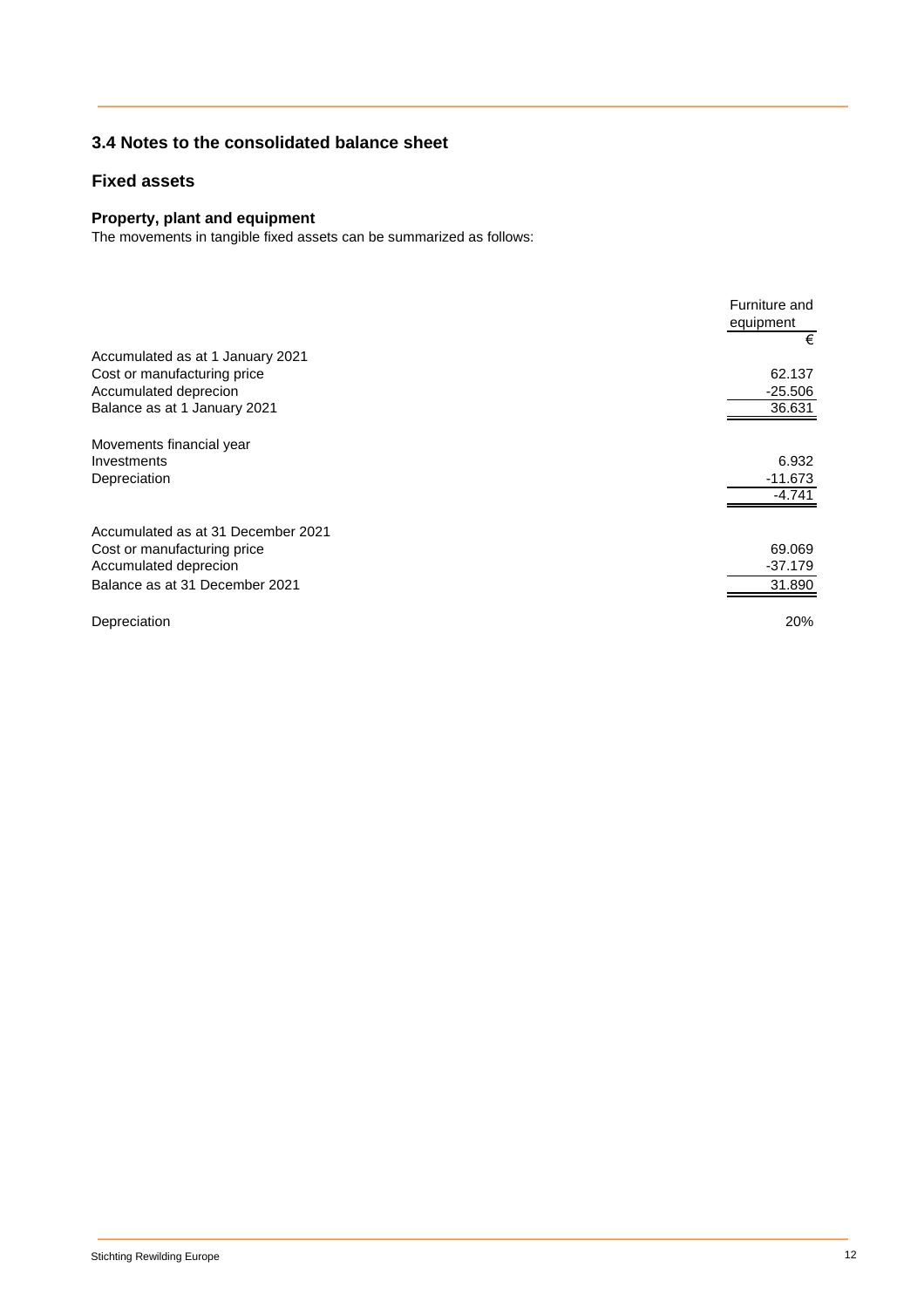| <b>Financial assets</b>                    |            |            |
|--------------------------------------------|------------|------------|
|                                            | 31-12-2021 | 31-12-2020 |
|                                            | €          | €          |
| Loans                                      |            |            |
| <b>Rewilding Europe Capital loans</b>      | 1.272.590  | 1.690.122  |
| Interest receivable (long-term)            | 39.550     |            |
| Provision Rewilding Europe Capital loans   | $-183.540$ | $-277.655$ |
|                                            | 1.128.600  | 1.412.467  |
| Other loans                                | 84.000     | 84.000     |
|                                            | 1.212.600  | 1.496.467  |
|                                            | 2021       | 2020       |
|                                            | €          | €          |
| Rewilding Europe Capital loans             |            |            |
| Balance as at 1 January                    | 1.690.122  | 1.430.859  |
| Loans issued                               | 5.000      | 373.101    |
| Repayments received                        | $-342.532$ | $-113.838$ |
| Written off                                | $-80.000$  |            |
| Balance as at 31 December                  | 1.272.590  | 1.690.122  |
|                                            |            |            |
| Provision Rewilding Europe Capital Ioans   |            |            |
| Balance as at 1 January                    | $-277.655$ | $-195.464$ |
| Impairments                                | 94.115     | $-82.191$  |
| Balance as at 31 December                  | - 183.540  | $-277.655$ |
| Accumulated Rewilding Europe Capital Ioans |            |            |
| Loans                                      | 1.496.101  | 1.766.101  |
| Accumulated repayments                     | $-223.511$ | - 75.979   |
| Interest receivable (long-term)            | 39.550     |            |
| Provision                                  | $-183.540$ | $-277.655$ |
|                                            | 1.128.600  | 1.412.467  |

|                                | Year      | <b>Interest</b> |                  |                          |            |
|--------------------------------|-----------|-----------------|------------------|--------------------------|------------|
| <b>Recipient</b>               | issued    | $(\% )$         | <b>Principal</b> | Outstanding              | Term       |
| Eko Centar                     | 2013      | 5,0%            | 50.000           | 34.552                   | 60 months  |
| Guslice & Melnice Honey        | 2014      | $0 - 10%$       | 15.000           | 15.000                   | 60 months  |
| Dimache Jenica Guesthouse      | 2014      | 5,0%            | 15.000           | 11.438                   | 60 months  |
| Lagosta Concession             | 2015      | 5,0%            | 80,000           | ٠                        | 96 months  |
| Star Camp Sara Nora            | 2015      | 5,0%            | 50.000           | 50,000                   | Open ended |
| Wildlife Hides (Gioia Vecchio) | 2015      | 5,0%            | 15.000           | 2.939                    | Open ended |
| Wildlife Adventures (Bisenga)  | 2016      | 5,0%            | 40.000           | 40.000                   | Open ended |
| Fernando Ferreira              | 2016      | 5,0%            | 33.000           | 33,000                   | Open ended |
| Lumimootos Osuuskunta 1        | 2017      | 5,0%            | 75.000           | $\overline{\phantom{0}}$ | 96 months  |
| Lumimootos Osuuskunta 4        | 2018      | 3.7%            | 200.000          | ٠                        | 96 months  |
| Agro Florestal                 | 2018      | 3.7%            | 600,000          | 443.979                  | 96 months  |
| Vale des Lobas                 | 2019/2020 | 6.0%            | 600,000          | 563.581                  | 96 months  |
| <b>Bunloit</b>                 | 2020      | 5,0%            | 73.101           | 73.101                   | Open ended |
| For Alta                       | 2021      | 4,0%            | 5.000            | 5.000                    | Open ended |
|                                |           |                 |                  | 1.272.590                |            |
|                                |           |                 |                  |                          |            |

During the year, the loan loss provision methodology applied has been revised, to better reflect the risks associated to the various outstanding balances.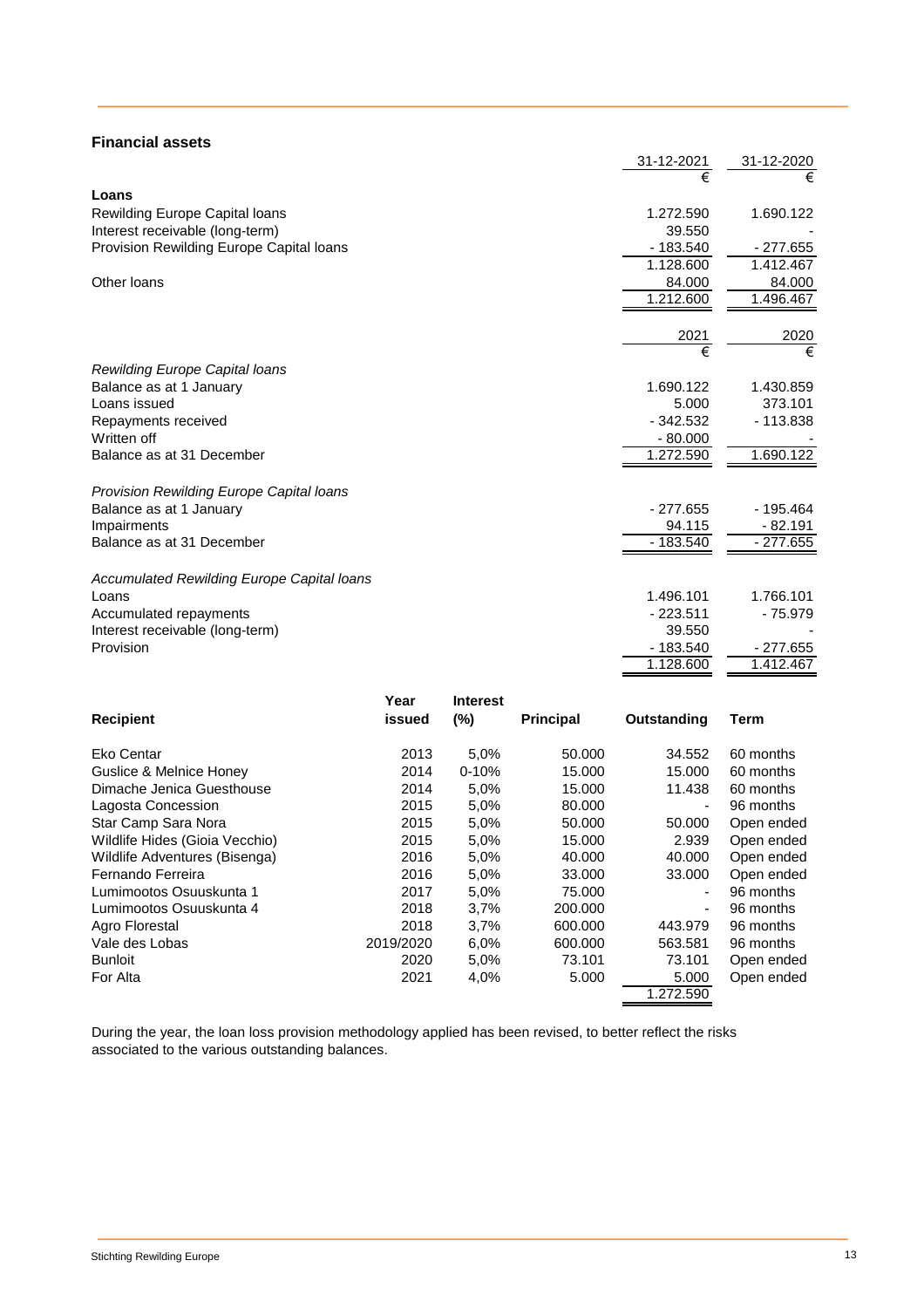## **Current assets**

|                                     | 31-12-2021 | 31-12-2020 |
|-------------------------------------|------------|------------|
|                                     | €          | €          |
| <b>Debtors</b>                      |            |            |
| <b>Debtors</b>                      | 44.583     | 4.904      |
|                                     |            |            |
| <b>Subsidies to receive</b>         |            |            |
| <b>LIFE Vultures</b>                | 464.506    | 330.492    |
| <b>LIFE Bison</b>                   | 408.807    | 234.735    |
| <b>LIFE WolFlux</b>                 | 28.963     | 11.213     |
| GrazeLIFE                           | 144.824    |            |
| Other                               | 59.390     | 23.111     |
|                                     | 1.106.490  | 599.551    |
|                                     |            |            |
| Accrued income and prepaid expenses |            |            |
| Prepaid to areas                    | 430.211    | 233.823    |
| Donation to be received             | 251.897    | 80.000     |
| Interest receivable                 | 24.808     | 65.239     |
| Prepaid expenses                    | 45.283     | 25.913     |
| Refundable deposit rent             | 6.594      | 6.569      |
| Sales to be invoiced                | 3.183      |            |
| Other receivables                   | 30.049     | 115.102    |
|                                     | 792.025    | 526.646    |
|                                     |            |            |
| <b>Cash and cash equivalents</b>    |            |            |
| ABN AMRO Bank N.V.                  | 4.231.155  | 2.066.822  |
| Rabobank                            | 7          | 8.073      |
| <b>Triodos Bank</b>                 | 1.303.767  | 167.537    |
| PayPal                              | 1.038      |            |
| Other banks                         | 1.473      | 15.358     |
|                                     | 5.537.440  | 2.257.790  |
|                                     |            |            |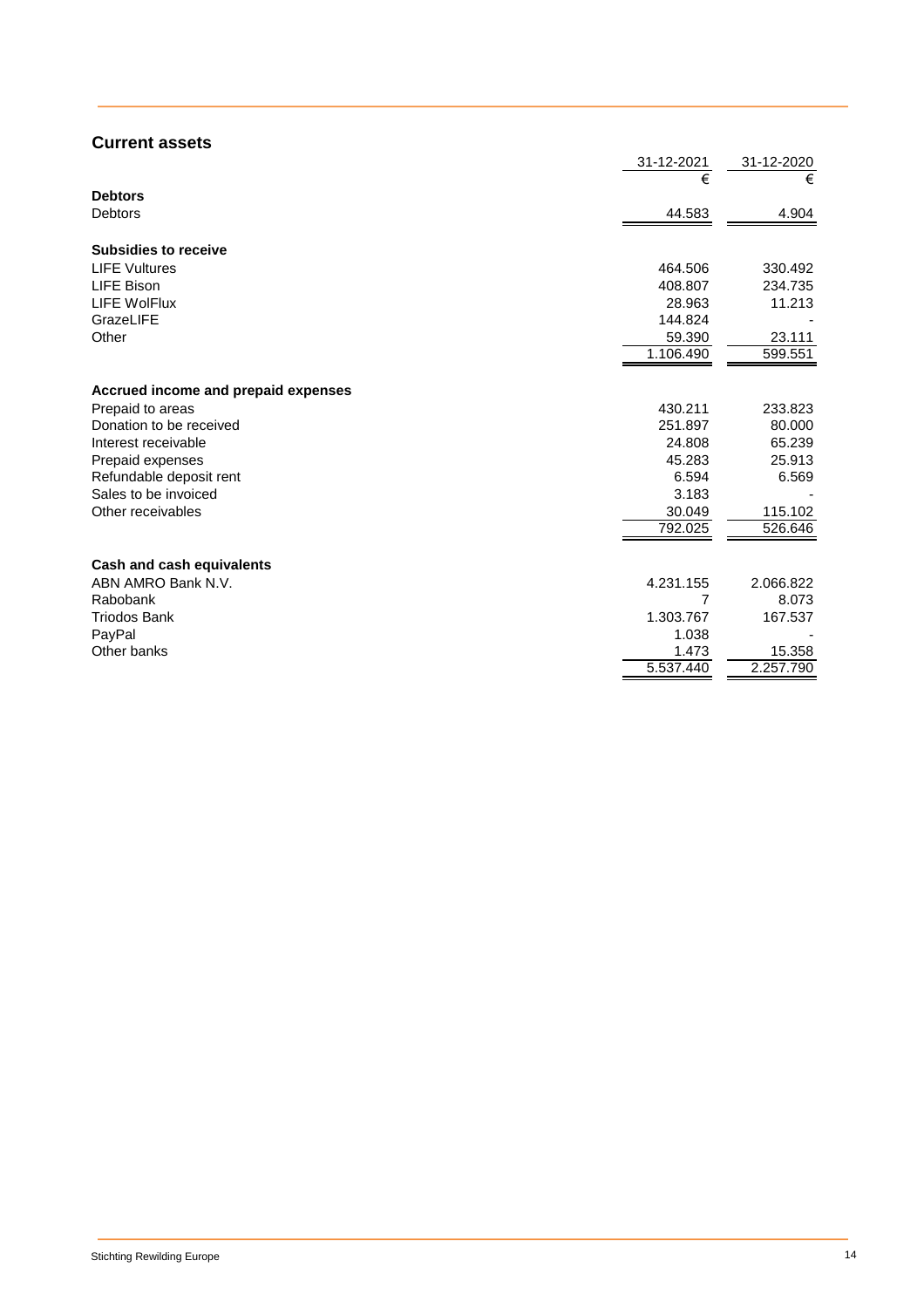## **Reserves**

The reserves are further specified in the notes to the Foundation's balance sheet.

|                               | 2021       | 2020       |
|-------------------------------|------------|------------|
| Long term liabilities         | €          | €          |
| European Investment Bank Ioan |            |            |
| Balance as at 1 January       | 1.200.000  | 1.300.000  |
| Increase                      |            |            |
| Repayment                     | $-331.547$ | $-100.000$ |
|                               | 868.453    | 1.200.000  |
| Repayment obligation          | $-156.548$ | $-100.000$ |
| Balance as at 31 December     | 711.905    | 1.100.000  |

This amount represents the amount drawn down of the  $\epsilon$  2.0 million facility conducted

with the European Investment Bank under the National Capital Financing Facility.

A loan of € 800.000 disbursed in 2018 has a 7 year term, the interest is Euribor plus 2,87%. A loan of € 600.000 disbursed in 2019 has a 7 year term, the interest is Euribor plus 2,23%. In 2021 an additional € 175.000 is repaid.

## **Other liabilities**

|                                  | 31-12-2021 | 31-12-2020 |
|----------------------------------|------------|------------|
|                                  | €          | €          |
| <b>Repayment obligations</b>     |            |            |
| European Investment Bank loan    | 156.548    | 100.000    |
| Trade payables                   |            |            |
| Trade creditors                  | 80.153     | 76.784     |
| Value added tax                  |            |            |
| Value added tax                  | 7.483      | 501        |
| Subsidies received in advance    |            |            |
| LIFE Bear                        | 1.756.730  |            |
| GrazeLIFE                        |            | 84.113     |
| Pelican way of LIFE              | 528.493    | 196.634    |
|                                  | 2.285.223  | 280.747    |
| <b>Other liabilities</b>         |            |            |
| Accrued expenses Rewilding areas | 632.656    | 155.565    |
| Accrued expenses projects        | 175.687    | 125.256    |
| Payroll                          | 40.955     | 37.259     |
| Audit and consultancy costs      | 27.732     | 24.121     |
| Interest loan contracted         | 3.044      | 3.698      |
| Secondments and third party fees | 1.320      | 12.563     |
| Project TerraNova                |            | 94.112     |
| Other accrued expenses           | 63.154     | 42.140     |
|                                  | 944.548    | 494.714    |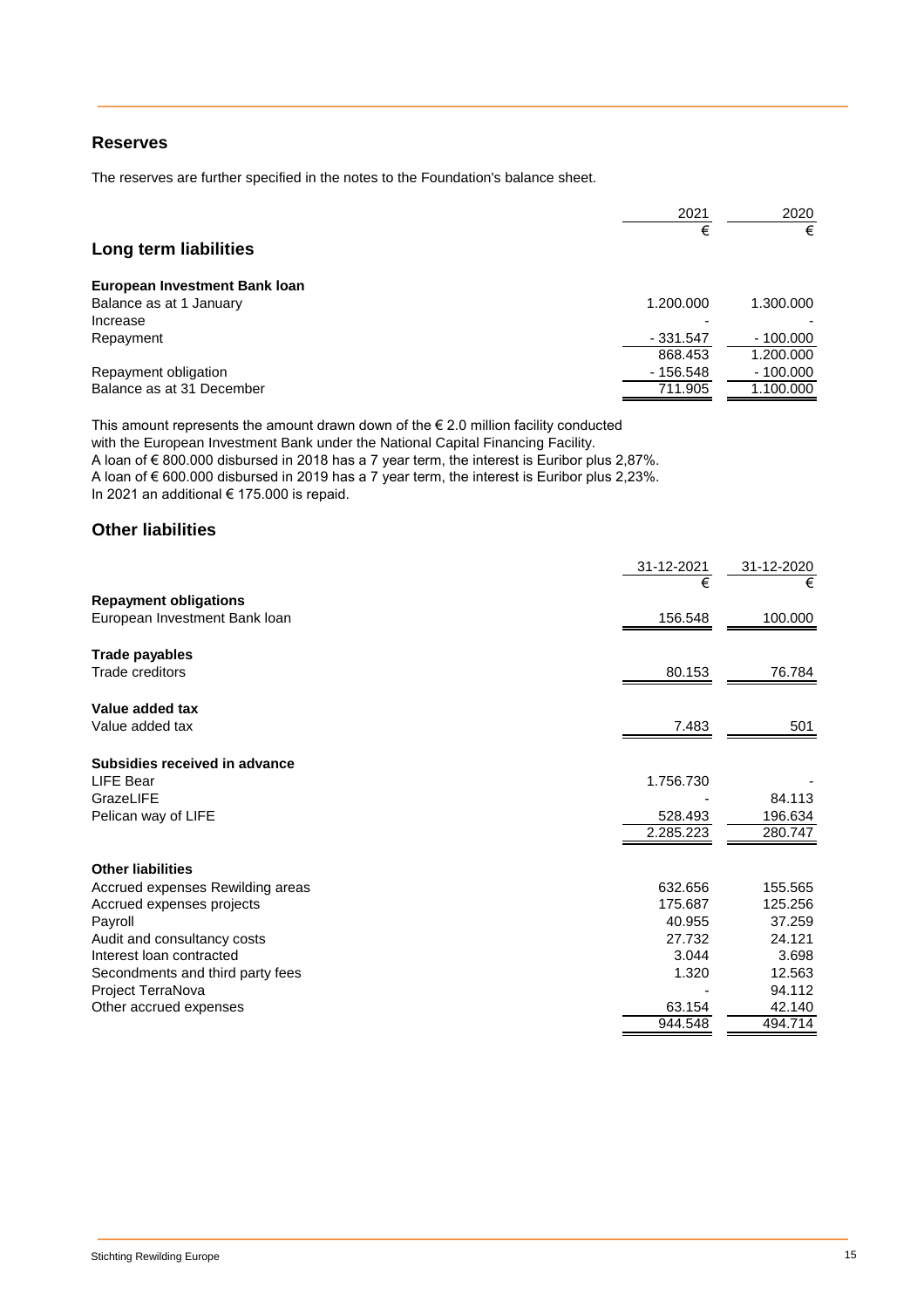## **Off-balance-sheet rights, obligations and arrangements**

## **Agreements**

Stichting Rewilding Europe is contractually committed to fund several projects:

- This involves the following projects:
	- Central Appenines: € 225.571
	- Danube Delta: US\$ 1.859.791 divided over 3 contracts wherefrom US\$ 795.728 is already issued; € 315.896 divided over 4 contracts
	- Greater Coa Valley: US\$ 2.768.542 wherefrom US\$ 1.264.669 is already issued
	- Iberian Highlands: € 64.385
	- Oder Delta: € 148.000
	- Rhodope Mountains: € 346.522
	- Southern Carpathians: € 25.000
	- Swedish Lapland: € 130.000
	- Velebit Mountains: € 341.339
	- Project Pelican Way of LIFE: € 999.953 divided over 6 contracts wherefrom € 333.614 is already issued

Stichting Rewilding Europe has agreements with the following funding partners:

- Dutch Postcode Lottery for € 900.000 per year. This agreement started in 2019 and has a duration of 3 years. This agreement has been renewed at the end of 2021 for another 5 years. A total amount of  $\epsilon$  2.700.000 is received:
- WWF Netherlands for a total amount of € 2.169.000 involving two agreements. The agreements started in 2019 and ends in 2023. A total amount of € 1.410.370 is received.
- Adessium Foundation for a total amount of € 700.000. This agreement started in 2020 and ends in 2023. A total amount of € 385.445 is received;
- University of Cambridge / Endangered Landscapes Programme (Danube Delta) for a total amount of US\$ 2.419.942. This agreement started in 2019 and has a duration of 5 years. A total amount of US\$ 1.343.977 is received.
- University of Cambridge / Endangered Landscapes Programme (Western Iberia) for a total amount of US\$ 2.999.949. This agreement started in 2019 and has a duration of 5 years. A total amount of US\$ 1.801.789 is received;
- The Arcadia Charitable Trust for a total amount of US\$ 1.776.641. This agreement started in 2019 and ends in 2022. A total amount of US\$ 1.109.583 is received;
- The European Commission (Pelican) for a total amount of € 1.773.676. This agreement started in 2019 and has a duration of 5 years. For this agreement, a co-funding amount of €443.421 is required of which € 324.329 has been secured. Rewilding Europe guarantees the remaining co-funding for which additional fundraising activities are done. A total amount of € 599.318 is received;
- The European Commission (Interreg) for a total amount of € 178.090. This agreement started in 2019 and has a duration of 3 years. For this agreement, a co-funding amount of € 44.525 is required. A total amount of € 63.493 is received.
- The European Commission (LIFE Bear) for a total amount of € 5.855.772. This agreement started in 2021 and has a duration of 5 years. For this agreement, a co-funding amount of € 1.463.948 is required of which € 1.016.921 has been secured. Rewilding Europe guarantees the remaining co-funding for which additional fundraising activities are done. A total amount of  $\epsilon$  1.756.730 is received;
- Several private persons have contractualy commited to donate in total € 1.585.640 over the years 2022-2025
- In addition several companies have commited to support Rewilding Europe with a percentage of their turnover.

Stichting Rewilding Europe has a rental obligation of € 27.500 per year. The contract is for undetermined period of time but can be termineted with a notice period of 3 months.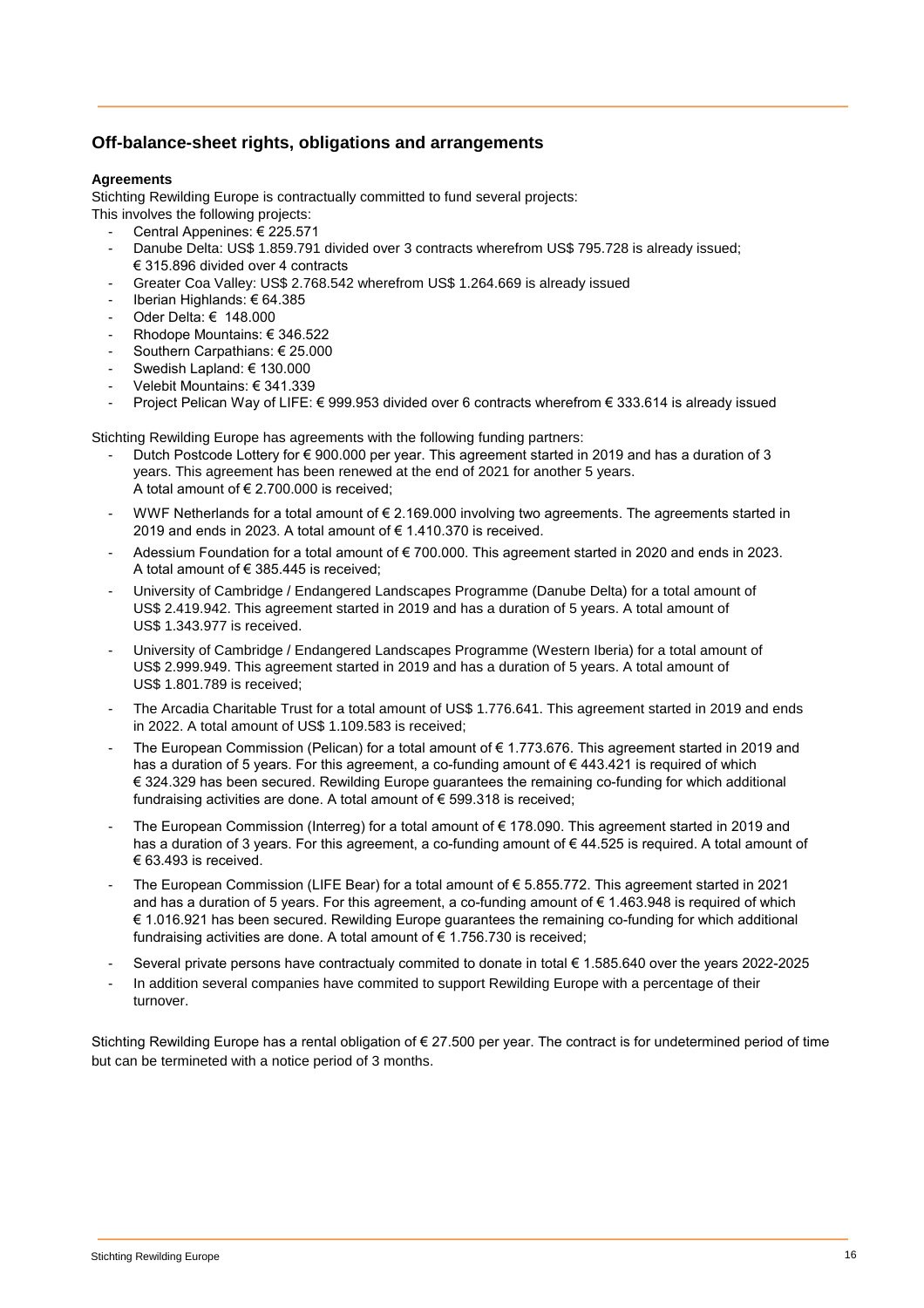## **3.5 Notes to the consolidated income statement**

### **Realisation 2021 compared to budget 2021**

The total income increased from € 5.406.918 in 2020 to € 6.312.545 in 2021. Compared to the budgeted income for 2021 (€ 6.417.895) the realised income is 2% lower. This deviation is a result of higher income from own fundraising (€ 3.031.572 versus € 1.440.779) and other income (€ 207.984 versus € 188.533) and lower income from third party fundraising (€ 2.228.484 versus € 3.869.407) and subsidies (€ 844.505 versus € 919.176). The higher income from own fundraising can be largely explained by the income from Corporate donations (€ 1.618.227 versus € 200.000). The lower income from third party fundraising can be largely explained by the carry forward of restricted funds to 2022 and beyond for the Endangered Landscapes Programme ( $\in$  918.116 versus  $\in$  2.264.407).

The total expenses increased from € 4.270.104 in 2020 to € 4.683.636 in 2021. Compared to the budgeted expenses for 2021 (€ 6.407.991), the realised expenses are 36% lower. Both the expenses of the central team (€ 1.953.375 versus € 2.432.601) and the expenses of the contribution to the areas (€ 2.730.261 versus € 3.975.390) were significantly lower. This can largely be explained by limitations caused by the COVID-19 pandemic and some specific causes (e.g., delays in land purchases and achieving permits for infrastructural works in the rewilding areas). Also, for income received late (e.g. a donation of € 1 million received in December 2021) it was not possible to initiate new activities and incur costs.

85% of Rewilding Europe's expenditure is dedicated to the five main objectives. Furthermore, Rewilding Europe spent 3% of the total costs on fundraising and 12% on management and development of the initiative.

|                                                                                             | Realisation | <b>Budget</b> | Realisation |
|---------------------------------------------------------------------------------------------|-------------|---------------|-------------|
|                                                                                             | 2021        | 2021          | 2020        |
|                                                                                             | €           | €             | €           |
| Income from own fundraising                                                                 |             |               |             |
| Arcadia Fund                                                                                | 350.443     | 637.891       | 536.619     |
| <b>Private Donations</b>                                                                    | 406.320     | 295.920       | 295.320     |
| <b>Corporate Donations</b>                                                                  | 1.638.097   | 200.000       | 106.720     |
| Adessium Foundation                                                                         | 306.968     | 268.578       | 78.477      |
| Other (NGO) donations                                                                       | 282.000     | 18.390        |             |
| Crowdfunding                                                                                | 47.744      | 20.000        | 18.489      |
|                                                                                             | 3.031.572   | 1.440.779     | 1.035.625   |
| Income from third party fundraising                                                         |             |               |             |
| Dutch Postcode Lottery (regular contribution)                                               | 900.000     | 900.000       | 900.000     |
| Dutch Postcode Lottery (additional project contribution)<br>Endangered Landscapes Programme |             | 75.000        | 1.000.000   |
| - Restoring the Danube Delta Wetlands and Steppe                                            | 333.476     | 966.768       | 269.333     |
| - Scaling up rewilding in Greater Coa Valley                                                | 584.640     | 1.297.639     | 616.047     |
| - Southern Iberian Chain                                                                    |             |               | 13.039      |
| <b>WWF Netherlands</b>                                                                      |             |               |             |
| - Regular contribution                                                                      | 250,000     | 250,000       | 250.000     |
| - Workprogramme                                                                             | 160.368     | 380.000       | 300.000     |
|                                                                                             | 2.228.484   | 3.869.407     | 3.348.419   |
| <b>Subsidies</b>                                                                            |             |               |             |
| European Commission                                                                         |             |               |             |
| - LIFE Bison                                                                                | 174.072     | 169.038       | 200.805     |
| - LIFE Vultures                                                                             | 134.014     | 131.921       | 211.743     |
| - LIFE WolFlux                                                                              | 46.890      | 39.363        | 30.480      |
| - LIFE GrazeLife                                                                            | 228.937     | 259.362       | 159.125     |
| - Pelican Way of LIFE                                                                       | 200.242     | 261.259       | 182.926     |
| - Interreg - Wildlife Economies                                                             | 60.350      | 58.233        | 25.692      |
| - H2020 - TerraNova                                                                         |             |               | 47.742      |
|                                                                                             | 844.505     | 919.176       | 858.513     |
| Other income                                                                                |             |               |             |
| Other income                                                                                | 207.984     | 188.533       | 164.361     |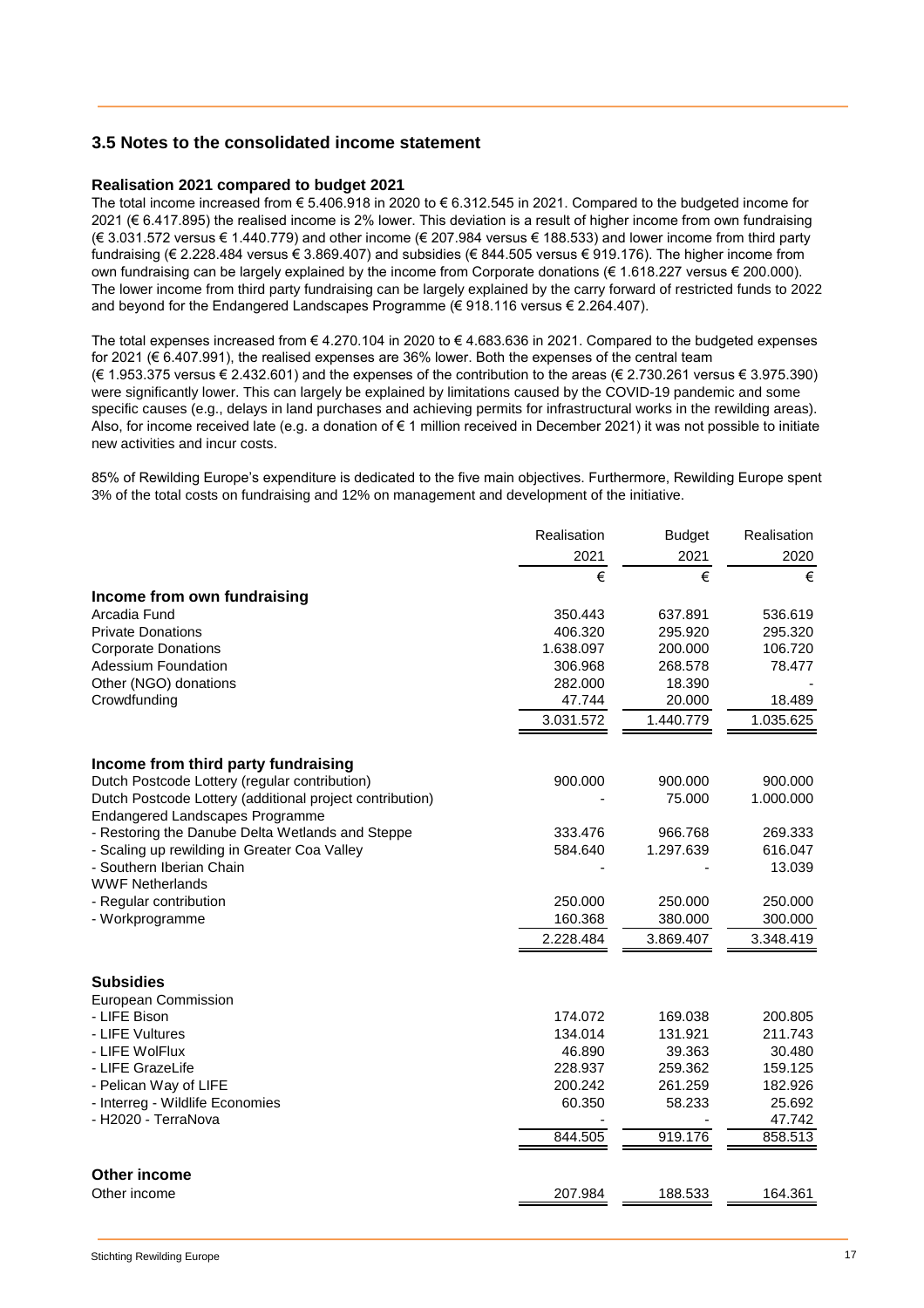|                                              | Realisation<br>2021 | <b>Budget</b><br>2021 | Realisation<br>2020 |
|----------------------------------------------|---------------------|-----------------------|---------------------|
|                                              | €                   | €                     | €                   |
| Costs per area                               |                     |                       |                     |
| <b>Rhodope Mountains</b>                     | 356.555             | 390.959               | 560.141             |
| Southern Carpathians                         | 276.142             | 201.656               | 267.864             |
| Danube Delta                                 | 504.055             | 1.302.843             | 303.235             |
| <b>Greater Coa Valley</b>                    | 520.504             | 1.284.231             | 620.511             |
| <b>Velebit Mountains</b>                     | 378.508             | 277.123               | 240.026             |
| <b>Central Apennines</b>                     | 231.241             | 214.813               | 208.725             |
| Swedish Lapland                              | 102.954             | 60.000                | 70.178              |
| <b>Oder Delta</b>                            | 261.108             | 243.765               | 107.738             |
| Iberian Highlands                            | 99.194              |                       |                     |
| Rewilding Europe central team                | 1.953.375           | 2.432.601             | 1.891.686           |
|                                              | 4.683.636           | 6.407.991             | 4.270.104           |
|                                              |                     |                       |                     |
| Costs per cost category                      |                     |                       |                     |
| Rewilding Europe central team                |                     |                       |                     |
| Staff expenses                               | 894.101             | 1.025.573             | 1.022.216           |
| Consultants & subcontractors                 | 685.777             | 618.575               | 433.205             |
| Travel expenses                              | 111.612             | 185.625               | 43.272              |
| <b>Durables</b>                              | 17.904              | 43.277                | 22.626              |
| Field work                                   | 8.000               | 76.998                | 64.996              |
| Communication                                | 114.423             | 313.003               | 101.600             |
| Administrative expenses                      | 121.558             | 169.550               | 203.771             |
|                                              | 1.953.375           | 2.432.601             | 1.891.686           |
| Contribution to areas                        |                     |                       |                     |
| Staff rewilding areas                        | 799.143             | 521.905               | 639.855             |
| Consultants & subcontractors rewilding areas | 195.306             | 153.631               | 105.349             |
| Travel expenses rewilding areas              | 111.821             | 44.058                | 45.625              |
| Durables rewilding areas                     | 221.615             | 1.023.152             | 486.248             |
| Reintroductions rewilding areas              | 81.191              | 344.601               | 18.864              |
| Communication rewilding areas                | 40.409              | 144.755               | 2.377               |
| Field work rewilding areas                   | 394.940             | 598.859               | 726.396             |
| Administrative expenses rewilding areas      | 127.219             | 426.401               | 110.019             |
| Land management rights rewilding areas       | 76.797              |                       |                     |
| Other partner expenses rewilding areas       | 472.662             | 718.028               |                     |
| Activities paid by RE allocated to areas     | 94.351              |                       | 45.537              |
| Staff RE allocated to areas                  | 114.807             |                       | 198.148             |
|                                              | 2.730.261           | 3.975.390             | 2.378.418           |
|                                              | 4.683.636           | 6.407.991             | 4.270.104           |

In alignment with the objectives of Stichting Rewilding Europe, all costs of the Central Team staff are divided over the various projects and activitities of the foundation.

The Supervisory Board has approved the remuneration policy of Rewilding Europe, including the salary of the Executive Director and the other employee benefits. This policy is frequently actualised.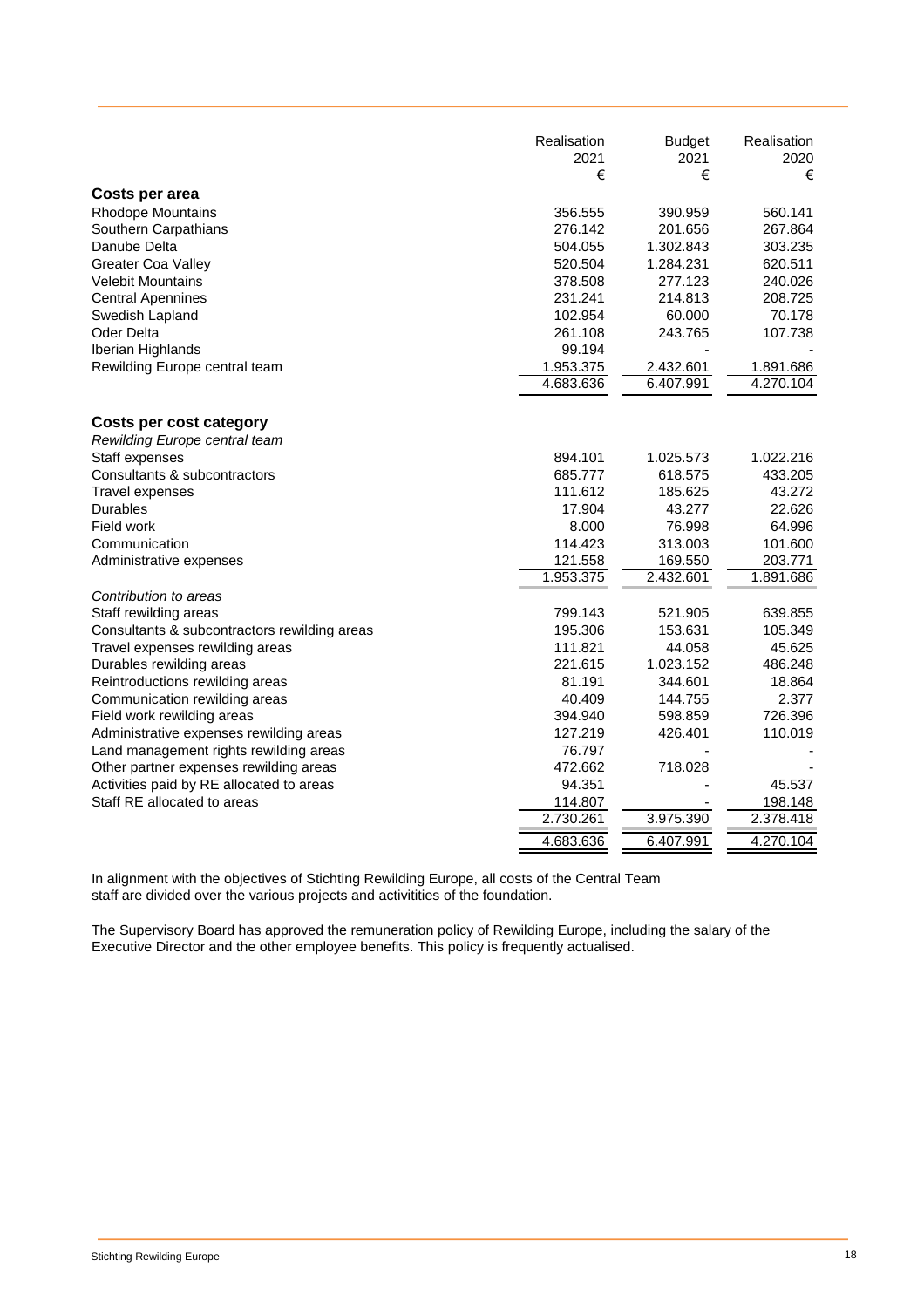## *Remuneration of Directors*

The remuneration policy of Rewilding Europe complies with the guidelines for remuneration of directors of Dutch charities (see www.goededoelennederland.nl). These guidelines set the norms for the maximum remuneration of the directors based on several criteria. This resulted in a so-called BSD-score of 415 points with a maximum annual remuneration of  $\epsilon$  125.011 (1FTE / 12 months).

The annual remuneration in 2021 of the Executive Director amounted to  $\epsilon$  102.019 (1FTE, 12 months). This remuneration is within the applicable maximum norms for Dutch charities.

The annual salary, taxable compensations and benefits and pension contributions and other emoluments remained within the maximum guidelines as mentioned above. The taxable benefits, compensations and (pension) contributions stood in a reasonable ratio with the salary.

#### *Number of employees*

In the financial year the average number of capacity (FTE) contracted was 2,50 (2020: 4,89) and employed was 13,85 (2020: 11,32) based on full time equivalents. Most staff employed on the payroll are based and working in the Netherlands, however during 2021 the Foundation also hired employees in Spain, France, Estonia and the United Kingdom.

|                         | 2021  | 2020  |
|-------------------------|-------|-------|
|                         | €     | €     |
| Directors employed      | 1,00  | 1,08  |
| Central team contracted | 2,50  | 4,89  |
| Central team employed   | 12,85 | 10,24 |
|                         | 16,35 | 16,21 |

## *Collective labour agreement*

No collective labour agreement (in Dutch: CAO) or similar internal arrangement is in place.

| Personnel expenses       |         |         |
|--------------------------|---------|---------|
| Wages and salaries       | 673.668 | 698.058 |
| Social security premiums | 124.913 | 110.319 |
| Pension premiums         | 46.788  | 43.616  |
| Other personnel costs    | 48.732  | 50.233  |
|                          | 894.101 | 902.226 |

The personell expenses have been allocated to costs per strategy in these financial statements

| <b>Financial income and expenses</b>    |           |          |
|-----------------------------------------|-----------|----------|
| Interest Rewilding Europe Capital loans | 70.181    | 69.396   |
| Received bank interest                  | 14        | 14       |
| Interest and similar income             |           | 1.440    |
| Interest Ioan European Investment Bank  | $-27.306$ | - 33.592 |
| Interest and similar costs              | $-1.873$  | $-1.598$ |
|                                         | 41.016    | 35.660   |
|                                         |           |          |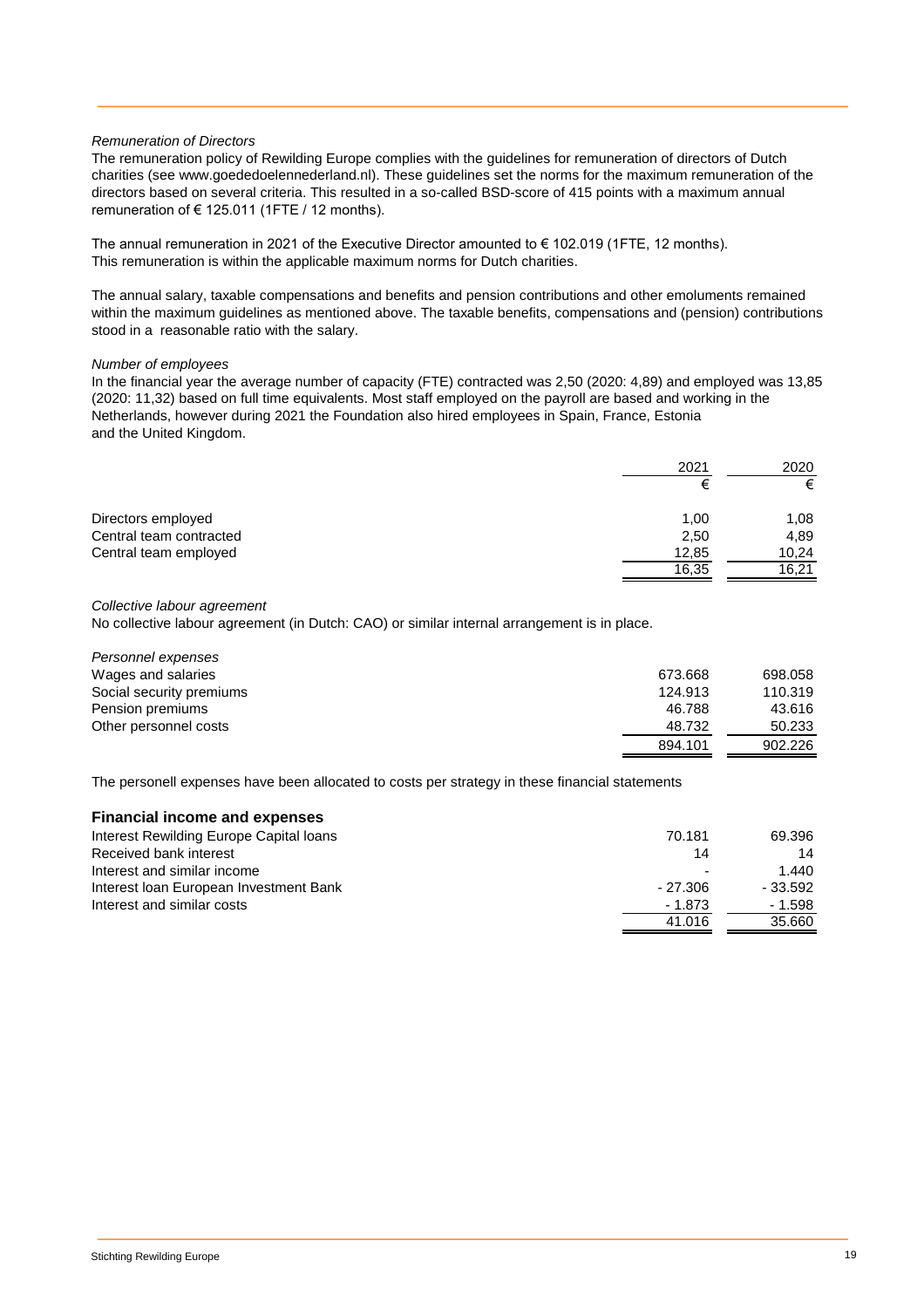## 4 Foundation financial statements

## **4.1 Foundation balance sheet as at 31 December 2021**

## **Assets**

|                                                  | 31-12-2021 | 31-12-2020 |
|--------------------------------------------------|------------|------------|
|                                                  | €          | €          |
| <b>Fixed assets</b>                              |            |            |
| <b>Property, plant and equipment</b>             |            |            |
| Furniture and equipment                          | 31.478     | 35.513     |
| <b>Financial assets</b>                          |            |            |
| Participations in group and associated companies | 373.900    | 349.846    |
| Loans                                            | 80,000     | 80.000     |
|                                                  | 453.900    | 429.846    |
| <b>Current assets</b>                            |            |            |
| <b>Receivables</b>                               |            |            |
| <b>Debtors</b>                                   | 3.598      | 758        |
| Receivables from group companies                 | 83.452     | 76.579     |
| Subsidies to receive                             | 1.106.490  | 599.551    |
| Accrued income and prepaid expenses              | 759.712    | 456.056    |
|                                                  | 1.953.252  | 1.132.944  |
| Cash and banks                                   | 5.356.389  | 2.094.708  |
|                                                  | 7.795.019  | 3.693.011  |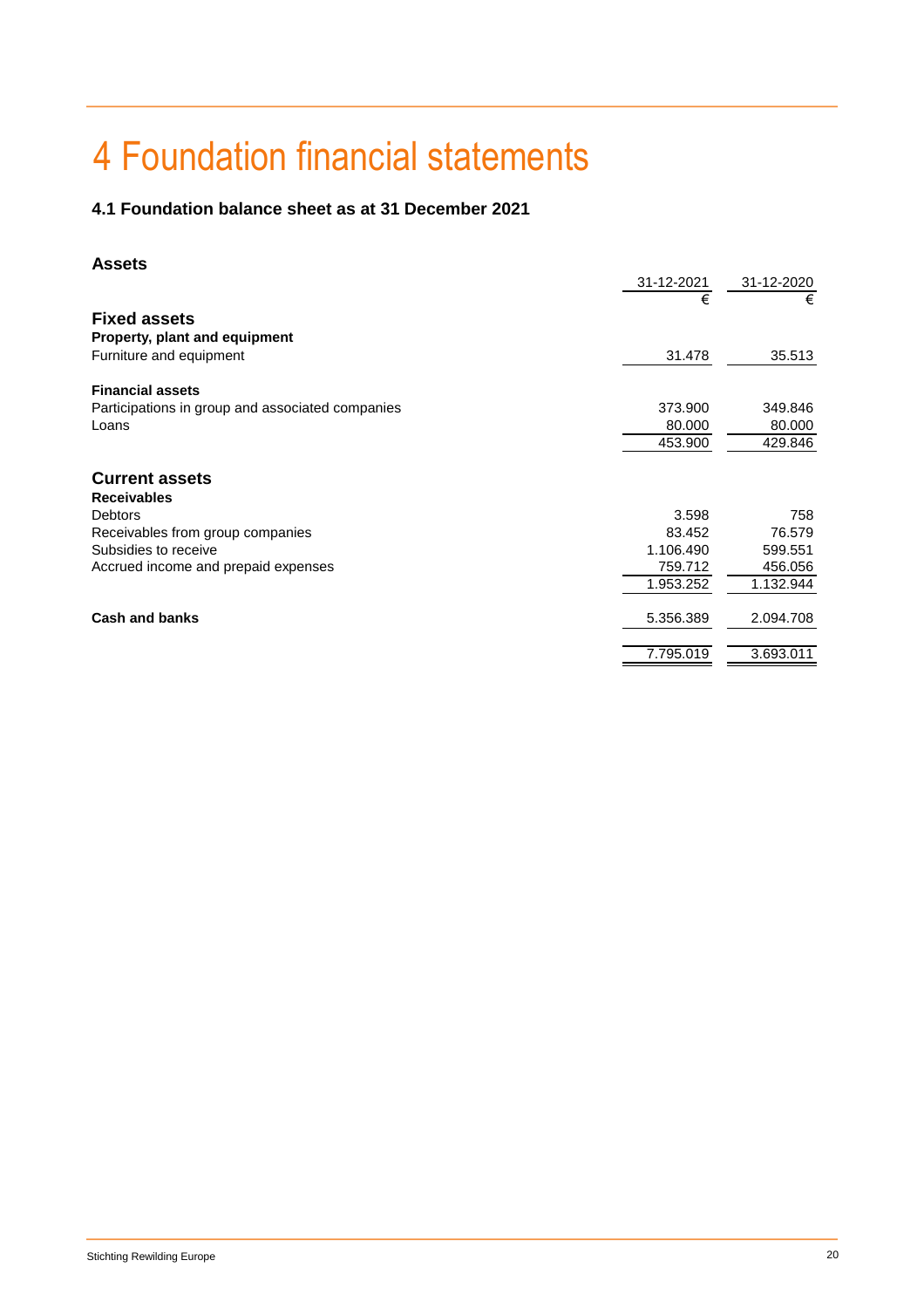## **Liabilities**

|                                 | 31-12-2021 | 31-12-2020 |
|---------------------------------|------------|------------|
|                                 | €          | €          |
| <b>Reserves</b>                 |            |            |
| Donor restricted reserve        | 1.882.382  | 1.770.005  |
| REC appropriated reserve        | 290.731    | 302.345    |
| Continuity appropriated reserve | 672.000    | 310,000    |
| General reserve                 | 1.694.055  | 486.893    |
|                                 | 4.539.168  | 2.869.243  |
| <b>Short term liabilities</b>   |            |            |
| Trade payables                  | 79.562     | 74.250     |
| Subsidies received in advance   | 2.285.223  | 280.747    |
| Other liabilities               | 891.066    | 468.771    |
|                                 | 3.255.851  | 823.768    |
|                                 |            |            |

| 693.011 |
|---------|
|         |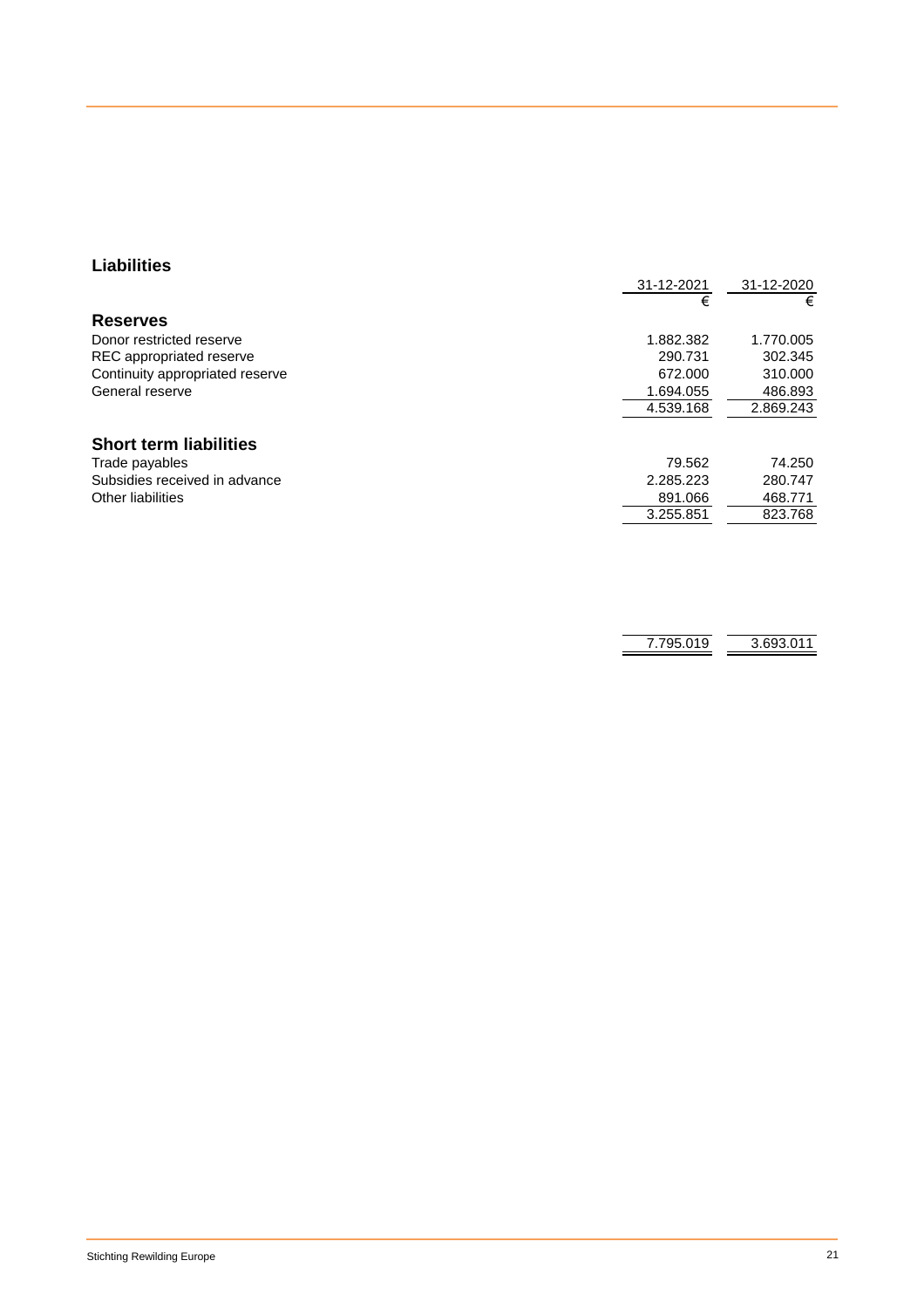## **4.2 Foundation income statement for the year 2021**

|                                                              | 2021      | 2020      |
|--------------------------------------------------------------|-----------|-----------|
|                                                              | €         | €         |
| <b>Income</b>                                                |           |           |
| Income from own fundraising                                  | 3.031.572 | 1.035.625 |
| Income from third party fundraising                          | 2.228.484 | 3.348.419 |
| Subsidies                                                    | 844.505   | 858.513   |
| Other income                                                 | 163.941   | 149.908   |
| <b>Total income</b>                                          | 6.268.502 | 5.392.465 |
| <b>Expenses per strategy</b>                                 |           |           |
| <b>Wilder Nature</b>                                         | 1.526.365 | 1.661.078 |
| <b>Wildlife Comeback</b>                                     | 1.334.725 | 1.330.202 |
| <b>Nature Based Economies</b>                                | 488.035   | 252.677   |
| Interest in the Wild                                         | 186.071   | 135.068   |
| Amplification                                                | 398.154   | 218.973   |
| Management & Development                                     | 541.911   | 539.531   |
| Fundraising                                                  | 148.474   | 69.777    |
| <b>Total expenses per strategy</b>                           | 4.623.735 | 4.207.306 |
|                                                              | 1.644.767 | 1.185.159 |
| Financial income and expenses                                | 1.102     | 1.630     |
| <b>Surplus or deficit</b>                                    | 1.645.869 | 1.186.789 |
| Income from participations in group and associated companies | 24.056    | $-14.315$ |
| Net surplus or deficit                                       | 1.669.925 | 1.172.474 |
| Allocation net surplus or deficit                            |           |           |
| Added to / withdrawn from donor restricted reserve           | 112.377   | 1.061.792 |
| Withdrawn from REC appropriated reserve                      | $-11.614$ | $-82.191$ |
| Added to continuity appropriated reserve                     | 362,000   | 125.000   |
| Added to / withdrawn from general reserve                    | 1.207.162 | 67.873    |
|                                                              | 1.669.925 | 1.172.474 |
|                                                              |           |           |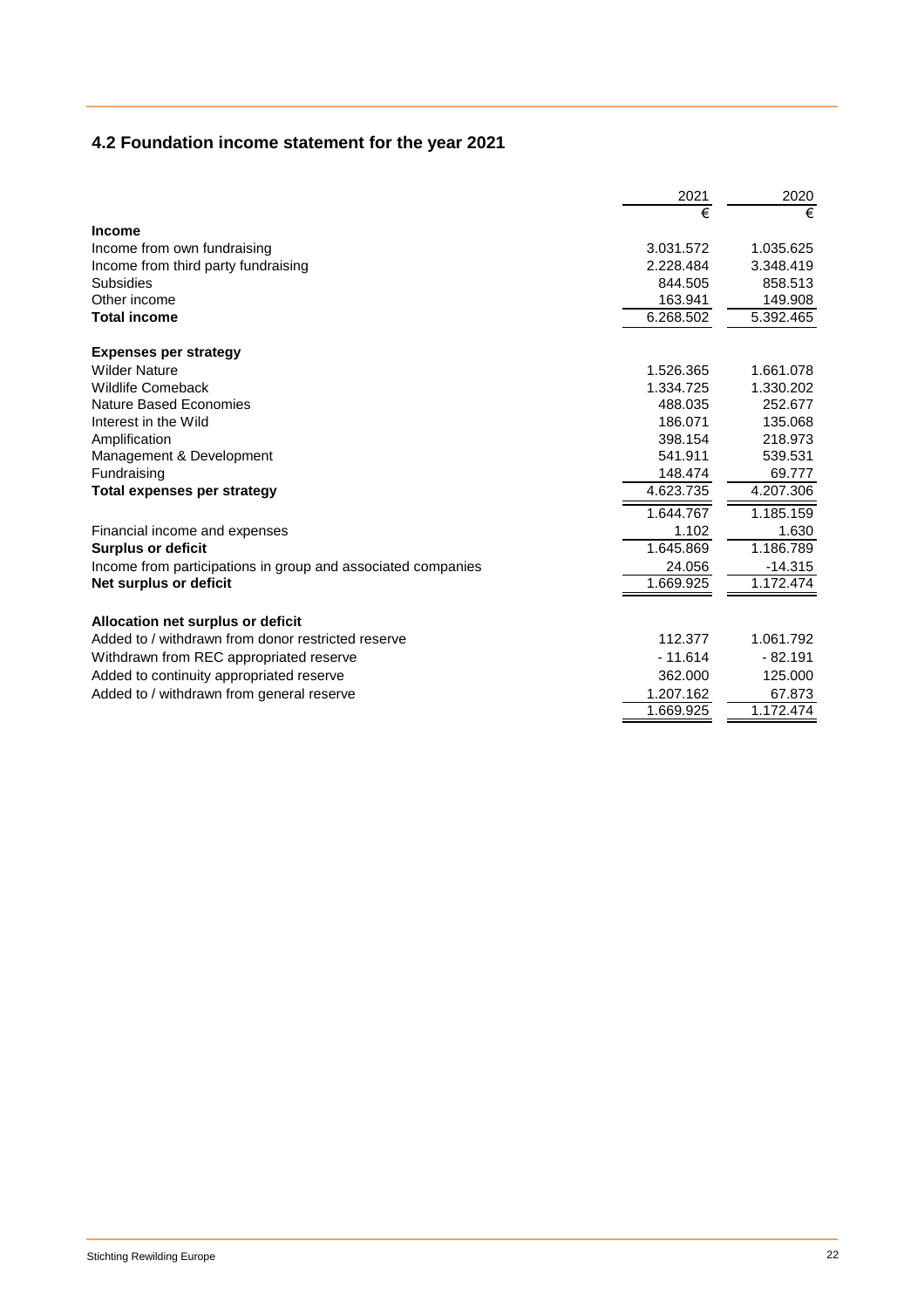## **4.3 Notes to the foundation financial statements**

## **General accounting principles**

### **The accounting standards used to prepare the financial statements**

The financial statement is drawn up in accordance with the provisions of Title 9, Book 2 of the Dutch Civil Code and the firm pronouncements in the Dutch Accounting Standards, as published by the Dutch Accounting Standards Board ('Raad voor de Jaarverslaggeving').

## **Financial fixed assets**

Participations, over which significant influence can be exercised, are valued according to the net asset value method. In the event that 20% or more of the voting rights can be exercised, it may be assumed that there is significant influence.

The net asset value is calculated in accordance with the accounting principles that apply for these financial statements; with regard to participations in which insufficient data is available for adopting these principles, the valuation principles of the respective participation are applied.

If the valuation of a participation based on the net asset value is negative, it will be stated at nil. If and insofar as Stichting Rewilding Europe can be held fully or partially liable for the debts of the participation, or has the firm intention of enabling the participation to settle its debts, a provision is recognised for this.

## **Accounting principles for determining the result**

#### **Income from participations in group and associated companies**

The result is the amount by which the carrying amount of the participation has changed since the previous financial statements as a result of the earnings achieved by the participation to the extent that this can be attributed to Stichting Rewilding Europe.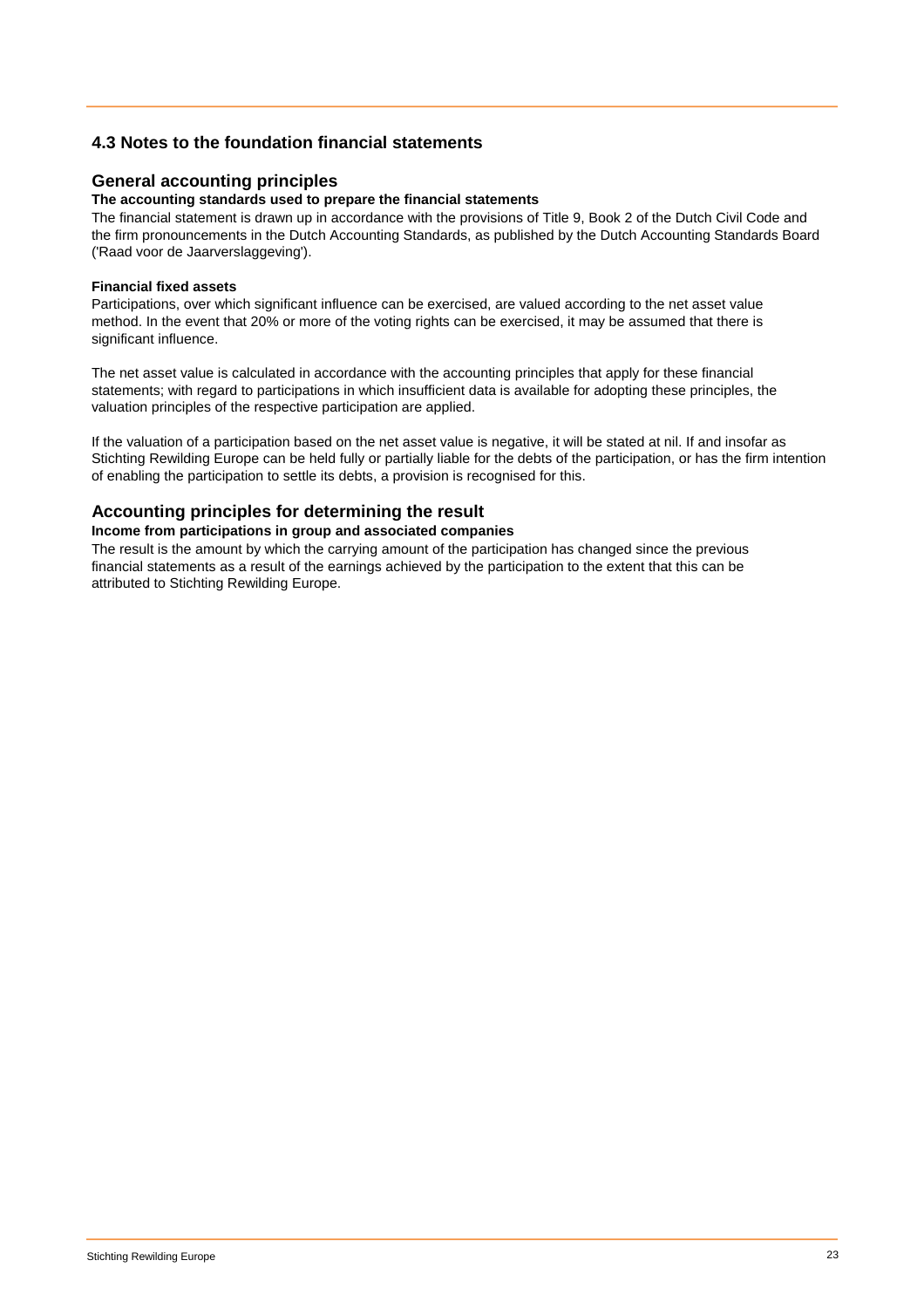## **4.4 Notes to the foundation balance sheet**

## **Fixed assets**

## **Property, plant and equipment**

The movements in tangible fixed assets can be summarized as follows:

|                                    | Furniture and<br>equipment<br>€ |
|------------------------------------|---------------------------------|
| Accumulated as at 1 January 2021   |                                 |
| Cost or manufacturing price        | 59.754                          |
| Accumulated deprecion              | $-24.241$                       |
| Balance as at 1 January 2021       | 35.513                          |
|                                    |                                 |
| Movements financial year           |                                 |
| Investments                        | 6.932                           |
| Depreciation                       | $-10.967$                       |
|                                    | $-4.035$                        |
|                                    |                                 |
| Accumulated as at 31 December 2021 |                                 |
| Cost or manufacturing price        | 66.686                          |
| Accumulated deprecion              | $-35.208$                       |
| Balance as at 31 December 2021     | 31.478                          |
|                                    |                                 |
| Depreciation                       | 20%                             |
|                                    |                                 |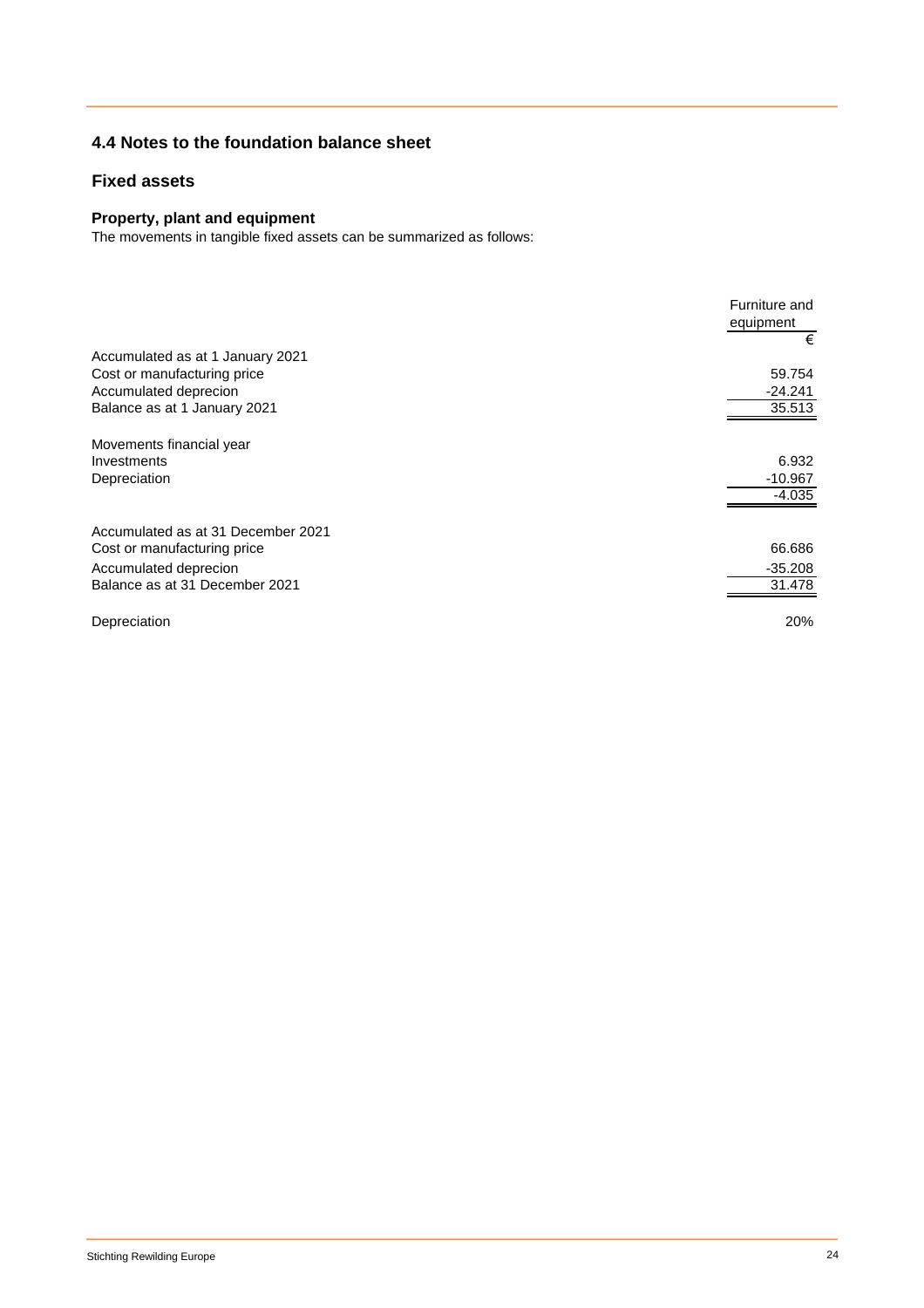| <b>Financial assets</b>                          |            |            |
|--------------------------------------------------|------------|------------|
|                                                  | 31-12-2021 | 31-12-2020 |
|                                                  | €          | €          |
| Participations in group and associated companies |            |            |
| Rewilding Europe B.V.                            | 373.900    | 349.846    |
|                                                  |            |            |
|                                                  | 2021       | 2020       |
|                                                  | €          | €          |
| Rewilding Europe B.V.                            |            |            |
| Balance as at 1 January                          | 349.844    | 304.848    |
| Investments                                      | 0          | 59.313     |
| Result                                           | 24.056     | $-14.315$  |
| Balance as at 31 December                        | 373.900    | 349.846    |
|                                                  |            |            |
|                                                  | 31-12-2021 | 31-12-2020 |
|                                                  | €          | €          |
| Loans                                            |            |            |
| Loan Rewilding Europe B.V.                       |            | 80.000     |
| Repayable grant Rewilding Velebit Zaklada        | 80.000     |            |
|                                                  | 80.000     | 80.000     |
|                                                  |            |            |
|                                                  | 2021       | 2020       |
|                                                  | €          | €          |
| Loan Rewilding Europe B.V.                       |            |            |
| Balance as at 1 January                          | 80.000     |            |
| Loan issued                                      |            | 80.000     |
| Loan transferred                                 | $-80.000$  |            |
| Balance as at 31 December                        |            | 80.000     |
|                                                  |            |            |
| Repayable grant Rewilding Velebit Zaklada        |            |            |
| Balance as at 1 January                          |            |            |
| Loan transferred                                 | 80.000     |            |
| Balance as at 31 December                        | 80.000     |            |
|                                                  |            |            |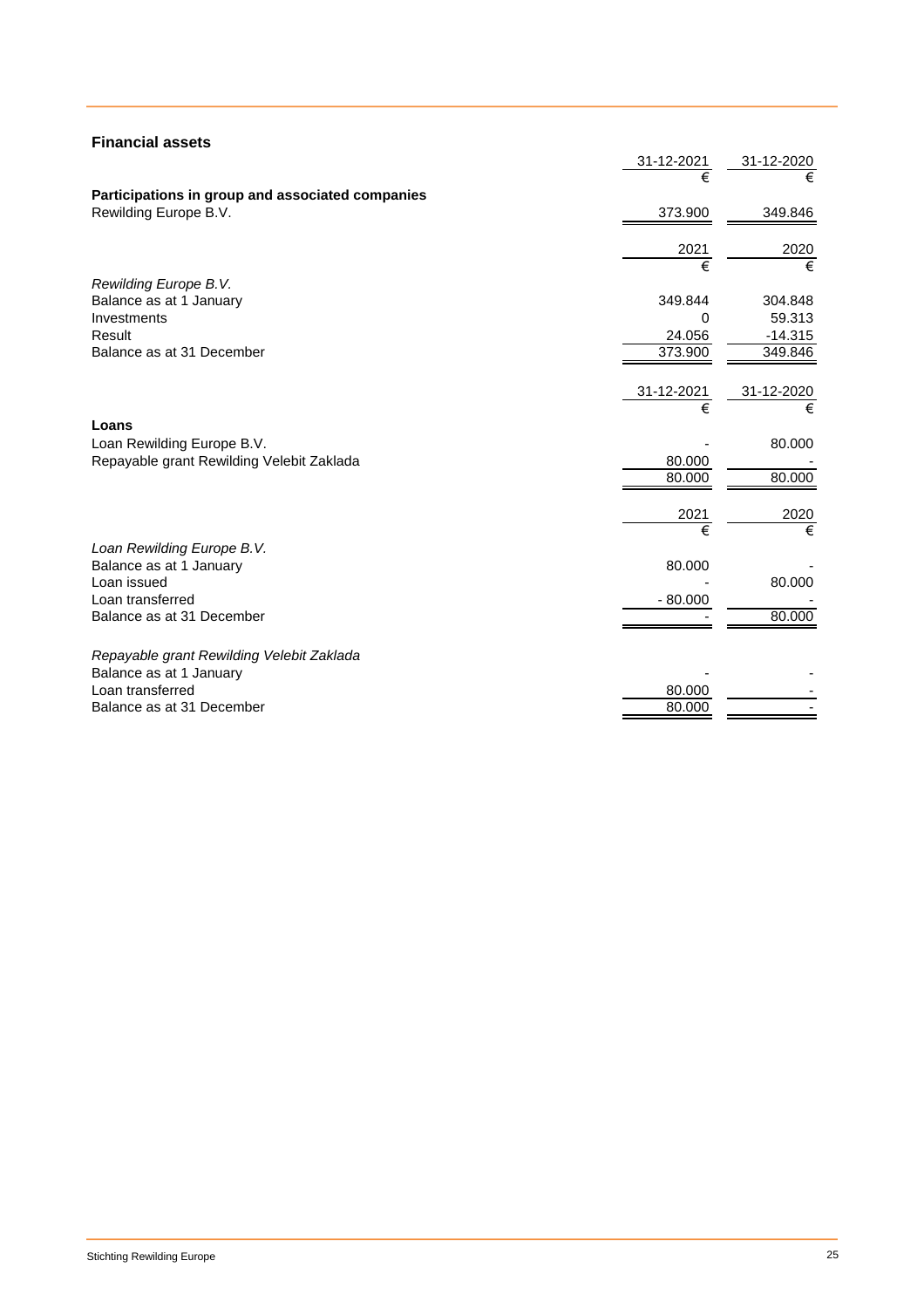| <b>Current assets</b>                 |            |            |
|---------------------------------------|------------|------------|
|                                       | 31-12-2021 | 31-12-2020 |
|                                       | €          | €          |
| <b>Debtors</b>                        |            |            |
| <b>Debtors</b>                        | 3.598      | 758        |
| Receivables from group companies      |            |            |
| Current account Rewilding Europe B.V. | 83.452     | 76.579     |
| <b>Subsidies to receive</b>           |            |            |
| <b>LIFE Vultures</b>                  | 464.506    | 330.492    |
| LIFE Bison                            | 408.807    | 234.734    |
| <b>LIFE WolFlux</b>                   | 28.963     | 11.213     |
| GrazeLIFE                             | 144.824    |            |
| Other                                 | 59.390     | 23.112     |
|                                       | 1.106.490  | 599.551    |
| Accrued income and prepaid expenses   |            |            |
| Prepaid to areas                      | 430.211    | 233.823    |
| Donation to be received               | 251.897    | 80.000     |
| Prepaid expenses                      | 45.283     | 25.913     |
| Refundable deposit rent               | 6.594      | 6.569      |
| Interest receivable                   |            | 9          |
| Other receivables                     | 25.727     | 109.742    |
|                                       | 759.712    | 456.056    |
| Cash and cash equivalents             |            |            |
| ABN AMRO Bank N.V.                    | 4.051.142  | 1.903.740  |
| Rabobank                              | 7          | 8.073      |
| <b>Triodos Bank</b>                   | 1.303.767  | 167.537    |
| Other banks                           | 1.473      | 15.358     |
|                                       | 5.356.389  | 2.094.708  |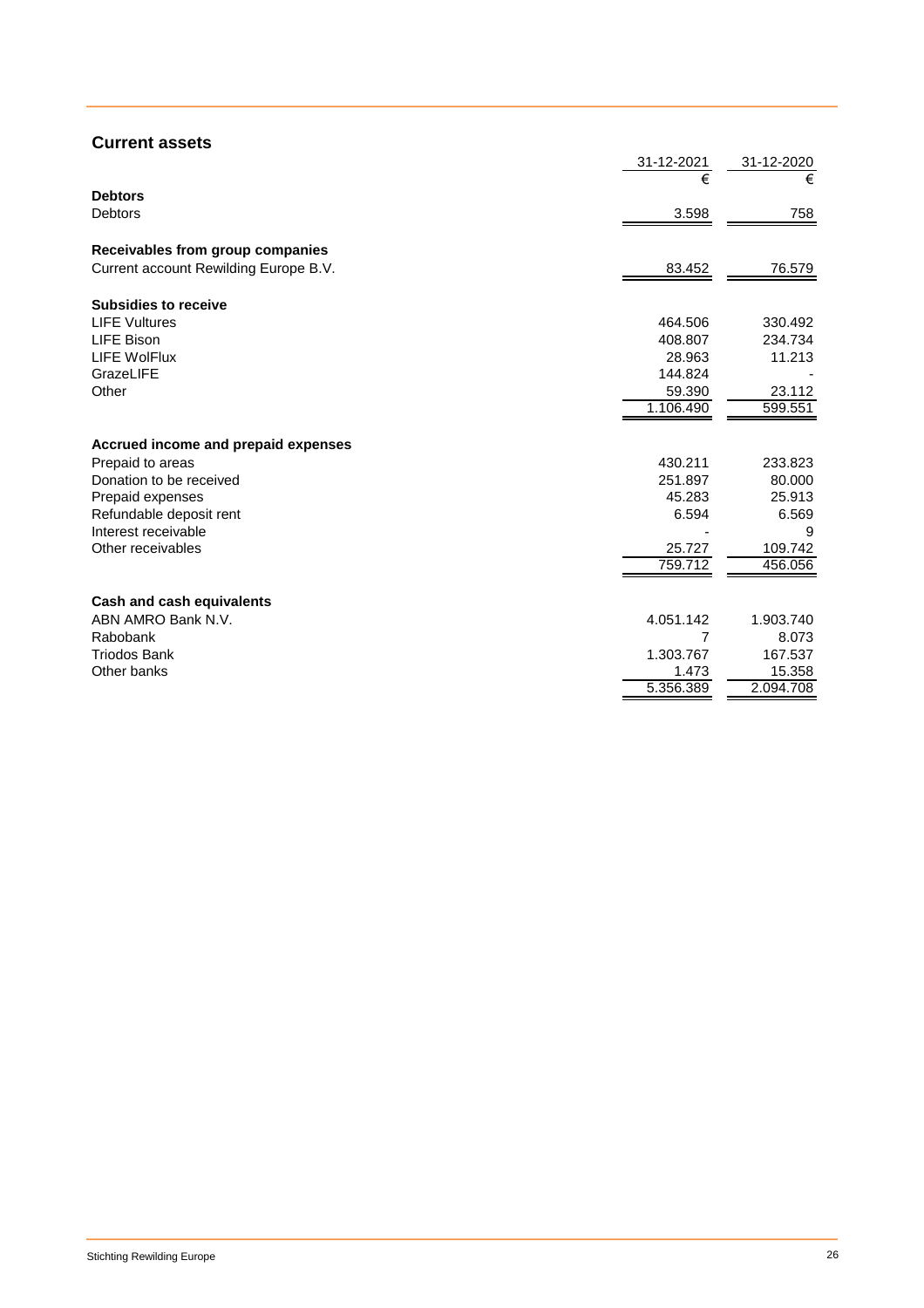## **Reserves**

|                                                                                             | 2021      | 2020      |
|---------------------------------------------------------------------------------------------|-----------|-----------|
|                                                                                             | €         | €         |
| Donor restricted reserve                                                                    |           |           |
| Balance as at 1 January                                                                     | 1.770.005 | 708.213   |
| Appropriation of result                                                                     | 112.377   | 1.061.792 |
| Balance as at 31 December                                                                   | 1.882.382 | 1.770.005 |
| <b>REC appropriated reserve</b>                                                             |           |           |
| Balance as at 1 January                                                                     | 302.345   | 384.536   |
| Appropriation of result                                                                     | $-11.614$ | - 82.191  |
| Balance as at 31 December                                                                   | 290.731   | 302.345   |
|                                                                                             |           |           |
| <b>Continuity appropriated reserve</b>                                                      |           |           |
| Balance as at 1 January                                                                     | 310.000   | 185,000   |
| Appropriation of result                                                                     | 362,000   | 125,000   |
| Balance as at 31 December                                                                   | 672.000   | 310.000   |
| <b>General reserve</b>                                                                      |           |           |
| Balance as at 1 January                                                                     | 486.893   | 419.020   |
| Appropriation of result                                                                     | 1.207.162 | 67.873    |
| Balance as at 31 December                                                                   | 1.694.055 | 486.893   |
| The purpose of the donor restricted reserve and the REC appropriated reserve is as follows: |           |           |
| Rewilding areas                                                                             |           |           |

| <b>INGWINDING CITY</b>                                     |                        |           |           |
|------------------------------------------------------------|------------------------|-----------|-----------|
| - Dutch Postcode Lottery (additional project contribution) |                        | 912.180   | 965.689   |
| - Endangered Landscapes Program                            |                        | 747.386   | 373.966   |
| - Arcadia Fund                                             |                        | 13.511    | 266.116   |
| - WWF Netherlands                                          |                        | 62.639    | 69.682    |
| - Adessium Foundation                                      |                        | 130.037   | 52.615    |
| - Fondation Ensemble                                       |                        | 16.629    |           |
| - LUSH                                                     |                        |           | 41.937    |
|                                                            |                        | 1.882.382 | 1.770.005 |
| <b>Rewilding Europe Capital</b>                            | Dutch Postcode Lottery | 290.731   | 302.345   |
| Total                                                      |                        | 2.173.113 | 2.072.350 |
|                                                            |                        |           |           |

## **Other liabilities**

|                                  | 31-12-2021 | 31-12-2020 |
|----------------------------------|------------|------------|
|                                  | €          | €          |
| Trade payables                   |            |            |
| Trade creditors                  | 79.562     | 74.250     |
| Subsidies received in advance    |            |            |
| LIFE Bear                        | 1.756.730  |            |
| GrazeLIFE                        |            | 84.113     |
| Pelican way of LIFE              | 528,493    | 196.634    |
|                                  | 2.285.223  | 280.747    |
| <b>Other liabilities</b>         |            |            |
|                                  | 632.656    | 155.565    |
| Accrued expenses Rewilding areas |            |            |
| Accrued expenses projects        | 175.687    | 125.256    |
| Payroll                          | 40.955     | 37.259     |
| Audit and consultancy costs      | 24.102     | 20.491     |
| Secondments and third party fees | 1.320      | 12.563     |
| Project TerraNova                |            | 94.112     |
| Other accrued expenses           | 16.346     | 23.525     |
|                                  | 891.066    | 468.771    |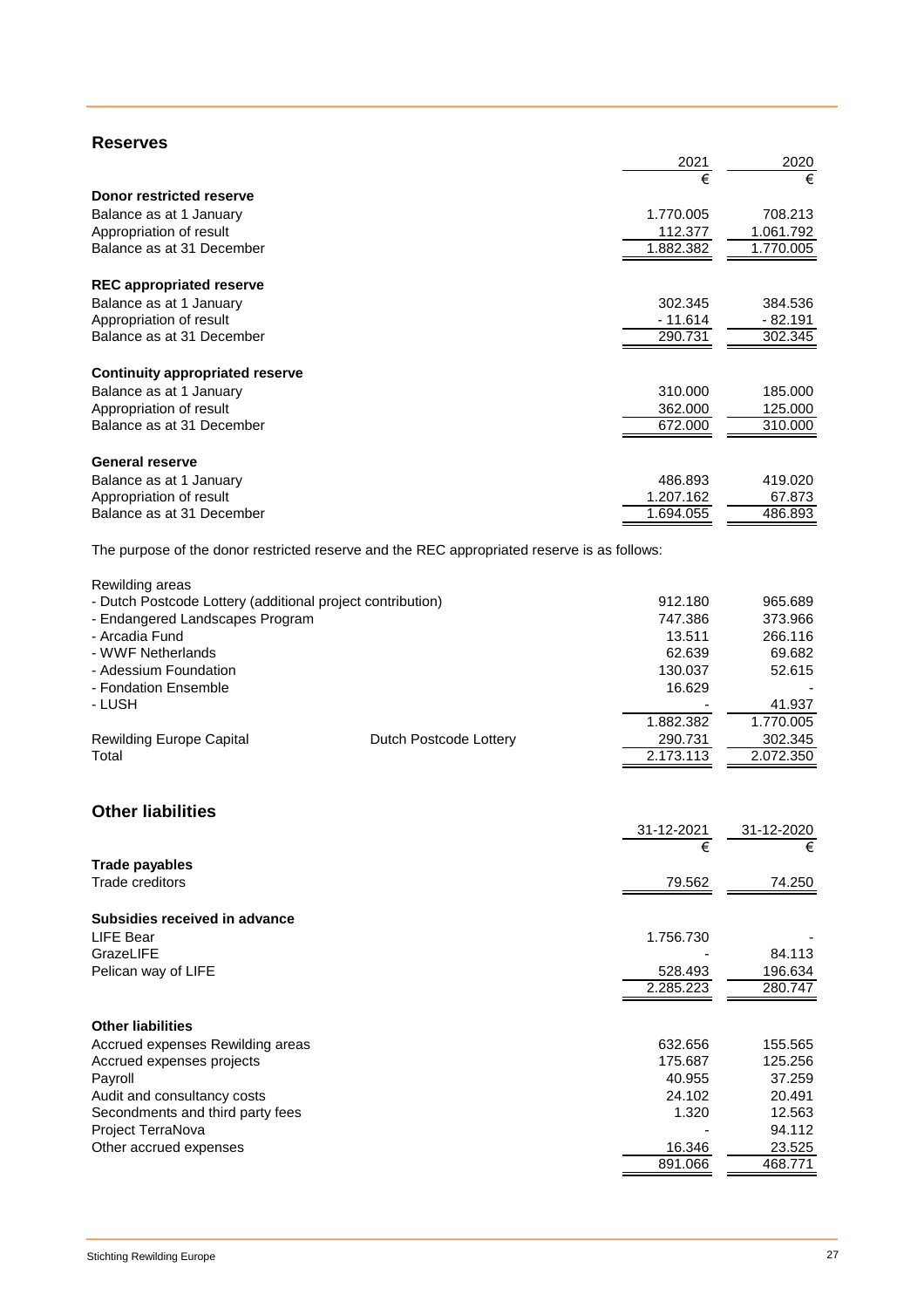## **4.5 Notes to the foundation income statement**

|                                                          | 2021      | 2020      |
|----------------------------------------------------------|-----------|-----------|
|                                                          | €         |           |
| Income from own fundraising                              |           |           |
| Adessium Foundation                                      | 306.968   | 78.477    |
| <b>Private Donations</b>                                 | 406.320   | 295.320   |
| <b>Corporate Donations</b>                               | 1.638.097 | 106.720   |
| Arcadia Fund                                             | 350.443   | 536.619   |
| Other (NGO) donations                                    | 282.000   |           |
| Crowdfunding                                             | 47.744    | 18.489    |
|                                                          | 3.031.572 | 1.035.625 |
| Income from third party fundraising                      |           |           |
| Dutch Postcode Lottery (regular contribution)            | 900.000   | 900.000   |
| Dutch Postcode Lottery (additional project contribution) |           | 1.000.000 |
| Endangered Landscapes Programme                          |           |           |
| - Restoring the Danube Delta Wetlands and Steppe         | 333.476   | 269.333   |
| - Scaling up rewilding in Greater Coa Valley             | 584.640   | 616.047   |
| - Southern Iberian Chain                                 |           | 13.039    |
| <b>WWF Netherlands</b>                                   |           |           |
| - Regular contribution                                   | 250.000   | 250.000   |
| - Workprogramme                                          | 160.368   | 300.000   |
|                                                          | 2.228.484 | 3.348.419 |
| <b>Subsidies</b>                                         |           |           |
| European Commission                                      |           |           |
| - LIFE Bison                                             | 174.072   | 200.805   |
| - LIFE Vultures                                          | 134.014   | 211.743   |
| - LIFE WolFlux                                           | 46.890    | 30.480    |
| - LIFE GrazeLife                                         | 228.937   | 159.125   |
| - Pelican Way of LIFE                                    | 200.242   | 182.926   |
| - Interreg - Wildlife Economies                          | 60.350    | 25.692    |
| - H2020 - TerraNova                                      |           | 47.742    |
|                                                          | 844.505   | 858.513   |
| <b>Other income</b>                                      |           |           |
| Other income                                             | 163.941   | 149.908   |
|                                                          |           |           |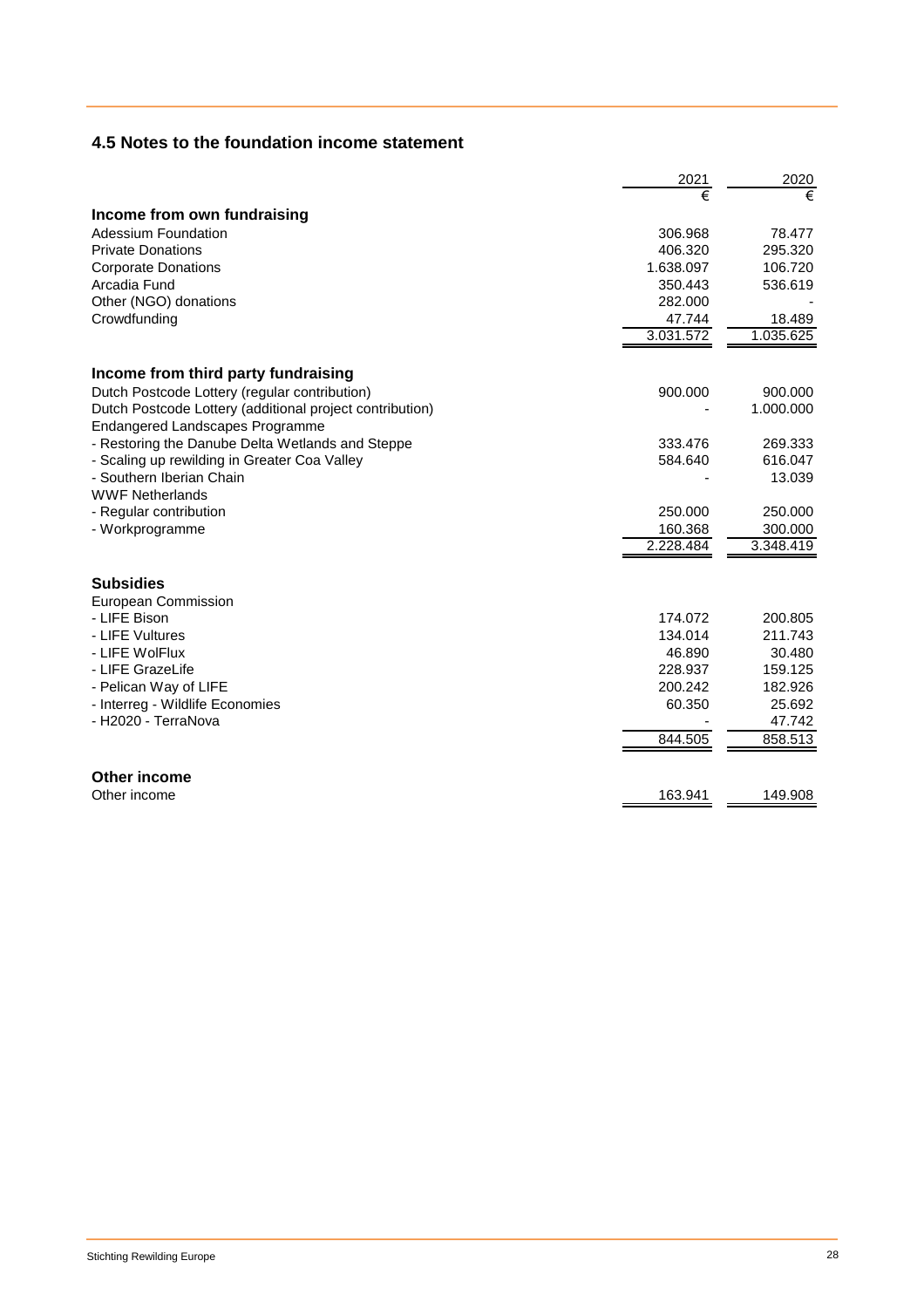|                                              | 2021      | 2020      |
|----------------------------------------------|-----------|-----------|
|                                              | €         |           |
| <b>Expenses per area</b>                     |           |           |
| <b>Rhodope Mountains</b>                     | 356.555   | 560.143   |
| Southern Carpathians                         | 276.142   | 267.865   |
| Danube Delta                                 | 504.055   | 303.235   |
| <b>Greater Coa Valley</b>                    | 520.504   | 620.511   |
| <b>Central Apennines</b>                     | 231.241   | 208.725   |
| Swedish Lapland                              | 102.954   | 70.179    |
| Oder Delta                                   | 261.108   | 107.738   |
| <b>Velebit Mountains</b>                     | 378.508   | 240.025   |
| Iberian Highlands                            | 99.194    |           |
| Rewilding Europe central team                | 1.893.474 | 1.828.885 |
|                                              | 4.623.735 | 4.207.306 |
|                                              |           |           |
| <b>Expenses per cost category</b>            |           |           |
| Rewilding Europe central team                |           |           |
| Staff expenses                               | 894.101   | 1.022.216 |
| Consultants & subcontractors                 | 685.777   | 425.249   |
| <b>Travel expenses</b>                       | 111.612   | 43.272    |
| Durables                                     | 17.198    | 22.626    |
| Field work                                   | 8.000     | 64.996    |
| Communication                                | 114.423   | 101.600   |
| Administrative expenses                      | 62.363    | 148.926   |
|                                              | 1.893.474 | 1.828.885 |
| Contribution to areas                        |           |           |
| Staff rewilding areas                        | 799.143   | 639.855   |
| Consultants & subcontractors rewilding areas | 195.306   | 105.349   |
| Travel expenses rewilding areas              | 111.821   | 45.625    |
| Durables rewilding areas                     | 221.615   | 486.248   |
| Reintroductions rewilding areas              | 81.191    | 18.864    |
| Communication rewilding areas                | 40.409    | 2.377     |
| Field work rewilding areas                   | 394.940   | 726.396   |
| Administrative expenses rewilding areas      | 127.219   | 110.019   |
| Land management rights rewilding areas       | 76.797    |           |
| Other partner expenses rewilding areas       | 472.662   |           |
| Activities paid by RE allocated to areas     | 94.351    | 45.537    |
| Staff RE allocated to areas                  | 114.807   | 198.151   |
|                                              | 2.730.261 | 2.378.421 |
|                                              | 4.623.735 | 4.207.306 |

In alignment with the objectives of Stichting Rewilding Europe, all costs of the Central Team staff are divided over the various projects and activitities of the foundation.

*Number of employees*

|                         | 2021  | 2020  |
|-------------------------|-------|-------|
|                         |       |       |
| Directors employed      | 1,00  | 1,08  |
| Central team contracted | 2,50  | 4.89  |
| Central team employed   | 12,85 | 10.24 |
|                         | 16.35 | 16,21 |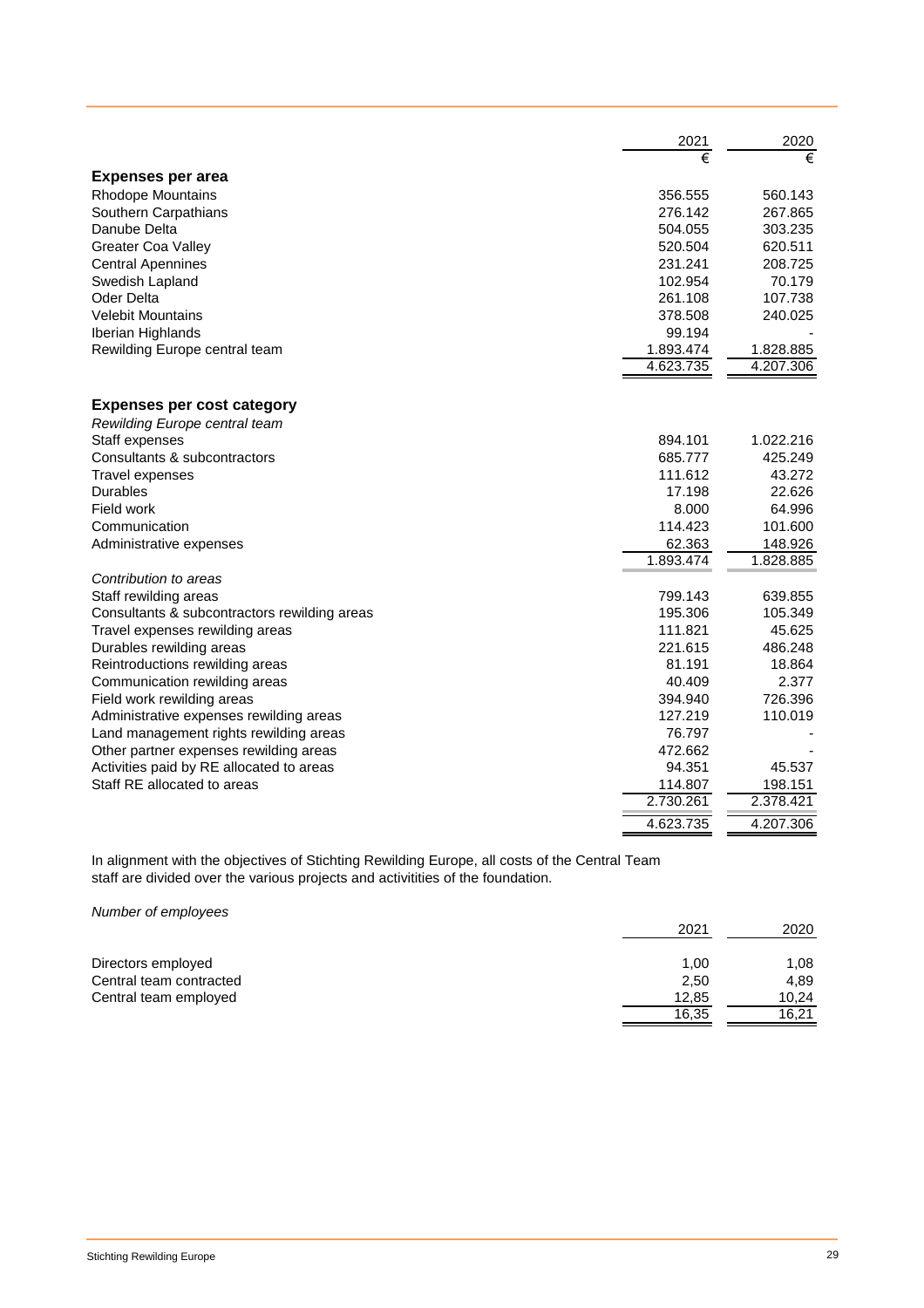|                                                              | 2021<br>€ | 2020<br>€ |
|--------------------------------------------------------------|-----------|-----------|
| <b>Financial income and expenses</b>                         |           |           |
| Interest and similar income                                  | 2.526     | 1.616     |
| Received bank interest                                       | 14        | 14        |
| Interest and similar costs                                   | $-1.438$  |           |
|                                                              | 1.102     | 1.630     |
| Income from participations in group and associated companies |           |           |
| Result Rewilding Europe B.V.                                 | 24.056    | - 14.315  |

Nijmegen, March 31st, 2022

Stichting Rewilding Europe<br>represented by: F.J. Schepers<br>Executive Director

represented by:<br>J. Booij Finance & Operations Director

Supervisory Board

J.D. van Karnebeek L. Lindén Member J.C. Svenning<br>Chair Member Member Member

Member

A.L. Mitseva O. Rodríguez de la Fuente S. Hoefnagel Member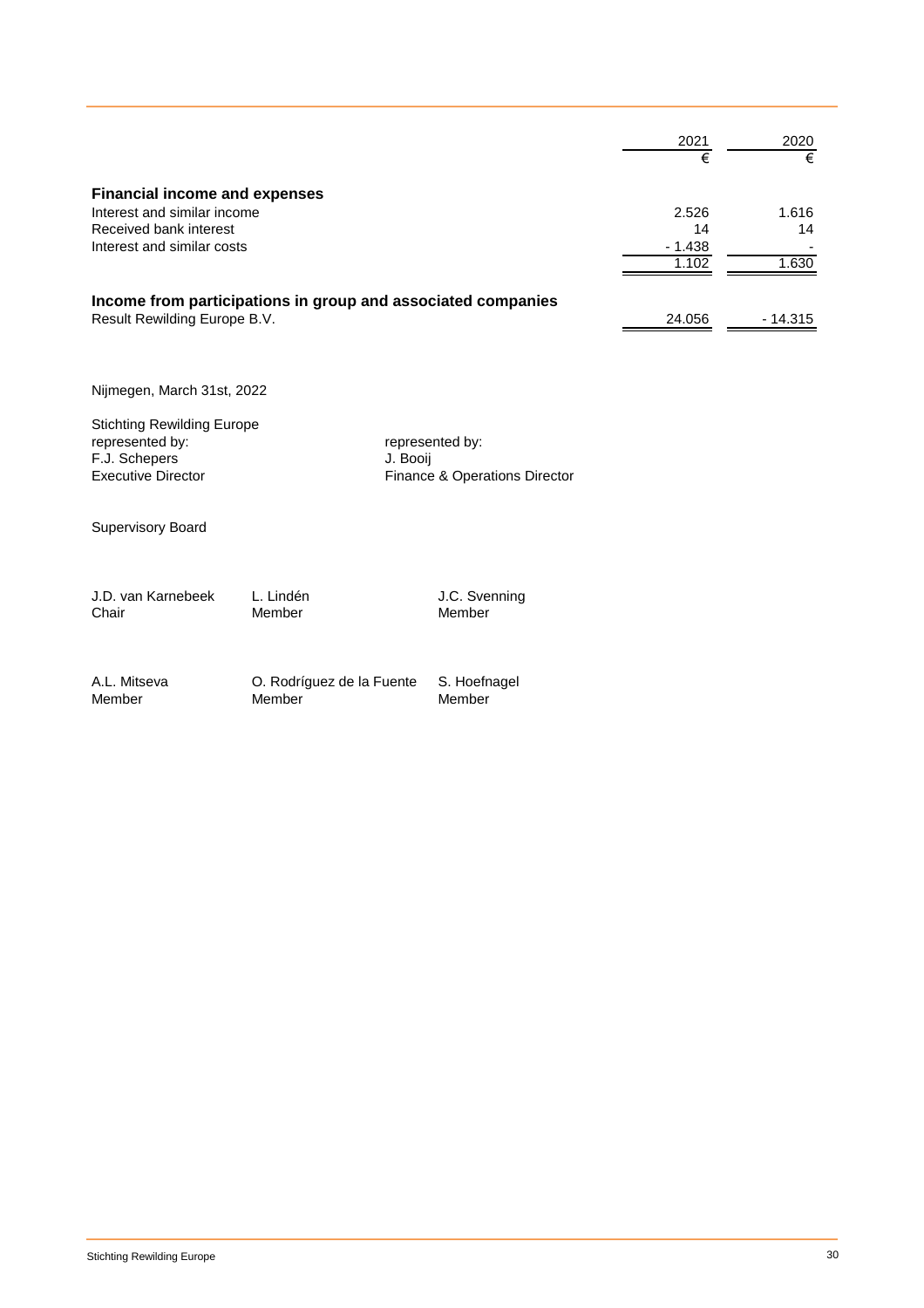## 5 Other information

## **5.1 Reference to the auditor's opinion**

The auditor's opinion is recognised on the next page.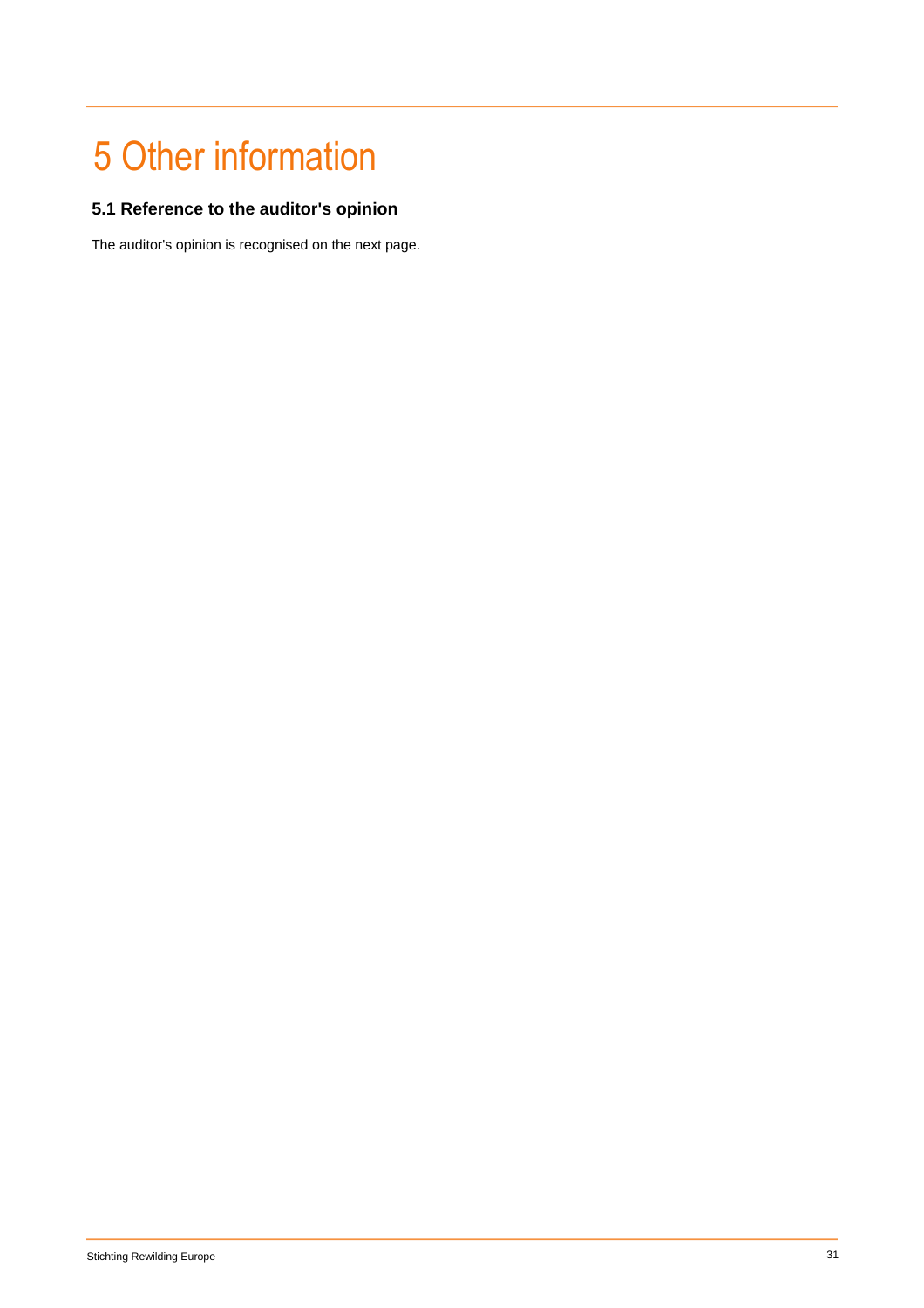# deJong&Laan

**Accountants Belastingadviseurs**

adres Pascalweg 2 6662 NX Elst (Gld.) telefoon 0481-463534 e-mail elst@jonglaan.nl internet www.jonglaan.nl

## **Independent auditor's report**

To: Executive Board of Directors and Supervisory Board of Stichting Rewilding Europe

## **Report on the audit of the financial statements 2021 included in the annual report**

## **Our opinion**

We have audited the financial statements 2021 of Stichting Rewilding Europe, based in Nijmegen.

In our opinion the accompanying financial statements give a true and fair view of the financial position of Stichting Rewilding Europe as at 31 December 2021, and of its result for 2021 in accordance with the Guideline for annual reporting 650 'Charity organisations' of the Dutch Accounting Standards Board.

The financial statements comprise:

- 1 the consolidated and foundation balance sheet as at 31 December 2021;
- 2 the consolidated and foundation statement of income and expenses for the year 2021; and
- 3 the notes comprising a summary of the accounting policies and other explanatory information.

## **Basis for our opinion**

We conducted our audit in accordance with Dutch law, including the Dutch Standards on Auditing. Our responsibilities under those standards are further described in the 'Our responsibilities for the audit of the financial statements' section of our report.

We are independent of Stichting Rewilding Europe in accordance with the Verordening inzake de onafhankelijkheid van accountants bij assurance-opdrachten (ViO, Code of Ethics for Professional Accountants, a regulation with respect to independence) and other relevant independence regulations in the Netherlands. Furthermore we have complied with the Verordening gedrags- en beroepsregels accountants (VGBA, Dutch Code of Ethics).

We believe the audit evidence we have obtained is sufficient and appropriate to provide a basis for our opinion.

## **Report on the executive director's report included in the annual report**

In addition to the financial statements and our auditor's report thereon, the annual report contains the managing director's report.

Based on the following procedures performed, we conclude that the managing director's report is consistent with the financial statements and does not contain material misstatements.

We have read the executive director's report. Based on our knowledge and understanding obtained through our audit of the financial statements or otherwise, we have considered whether the executive director's report contains material misstatements. By performing these procedures, we comply with the requirements of the Dutch Standard 720. The scope of the procedures performed is substantially less than the scope of those performed in our audit of the financial statements.

The Board of Directors is responsible for the preparation of the executive director's report in accordance with the Guideline for annual reporting 650 'Charity organisations' of the Dutch Accounting Standards Board.

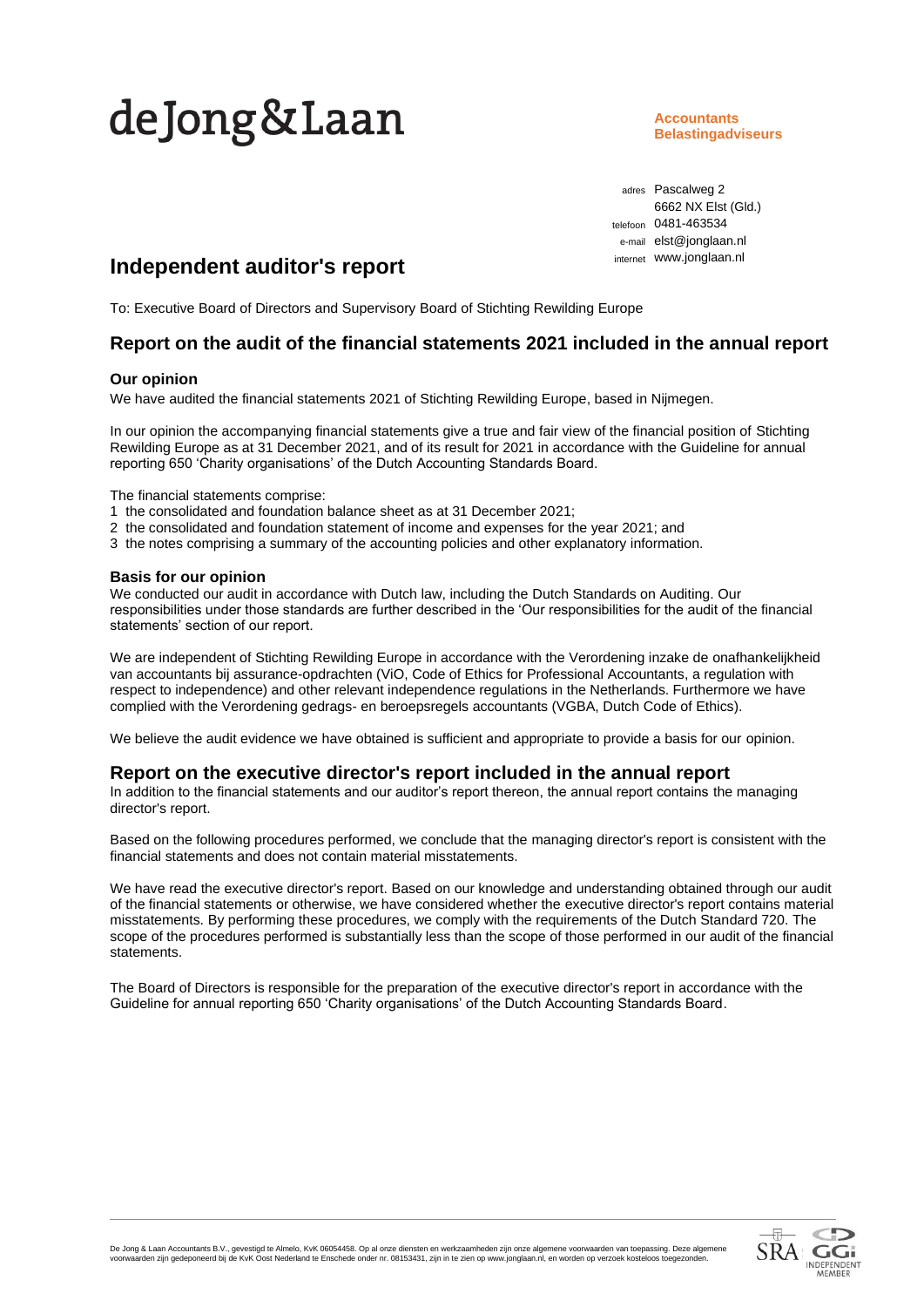# deJong&Laan

## **Description of responsibilities regarding the financial statements**

## **Responsibilities of Board of Directors for the financial statements**

The Board of Directors is responsible for the preparation and fair presentation of the financial statements in accordance with the Guideline for annual reporting 650 'Charity organisations' of the Dutch Accounting Standards Board. Furthermore, the Board of Directors is responsible for such internal control as the Board of Directors determines is necessary to enable the preparation of the financial statements that are free from material misstatement, whether due to fraud or error.

As part of the preparation of the financial statements, the Board of Directors is responsible for assessing the foundation's ability to continue as a going concern. Based on the financial reporting framework mentioned, the Board of Directors should prepare the financial statements using the going concern basis of accounting unless the Board of Directors either intends to liquidate the foundation or to cease operations, or has no realistic alternative but to do so.

The Board of Directors should disclose events and circumstances that may cast significant doubt on the foundation's ability to continue as a going concern in the financial statements. The Board of Directors is responsible for overseeing the company's financial reporting process

## **Our responsibilities for the audit of the financial statements**

Our objective is to plan and perform the audit assignment in a manner that allows us to obtain sufficient and appropriate audit evidence for our opinion.

Our audit has been performed with a high, but not absolute, level of assurance, which means we may not detect all material errors and fraud during our audit.

Misstatements can arise from fraud or error and are considered material if, individually or in the aggregate, they could reasonably be expected to influence the economic decisions of users taken on the basis of these financial statements. The materiality affects the nature, timing and extent of our audit procedures and the evaluation of the effect of identified misstatements on our opinion.

We have exercised professional judgement and have maintained professional scepticism throughout the audit, in accordance with Dutch Standards on Auditing, ethical requirements and independence requirements. Our audit included among others:

- Identifying and assessing the risks of material misstatement of the financial statements, whether due to fraud or error, designing and performing audit procedures responsive to those risks, and obtaining audit evidence that is sufficient and appropriate to provide a basis for our opinion. The risk of not detecting a material misstatement resulting from fraud is higher than for one resulting from error, as fraud may involve collusion, forgery, intentional omissions, misrepresentations, or the override of internal control;
- Obtaining an understanding of internal control relevant to the audit in order to design audit procedures that are appropriate in the circumstances, but not for the purpose of expressing an opinion on the effectiveness of the foundation's internal control;
- Evaluating the appropriateness of accounting policies used and the reasonableness of accounting estimates and related disclosures made by the Executive Board of Directors;
- Concluding on the appropriateness of the Executive Board of Directors' use of the going concern basis of accounting, and based on the audit evidence obtained, whether a material uncertainty exists related to events or conditions that may cast significant doubt on the foundation's ability to continue as a going concern. If we conclude that a material uncertainty exists, we are required to draw attention in our auditor's report to the related disclosures in the financial statements or, if such disclosures are inadequate, to modify our opinion. Our conclusions are based on the audit evidence obtained up to the date of our auditor's report. However, future events or conditions may cause a foundation to cease to continue as a going concern;
- Evaluating the overall presentation, structure and content of the financial statements, including the disclosures; and
- Evaluating whether the financial statements represent the underlying transactions and events in a manner that achieves fair presentation.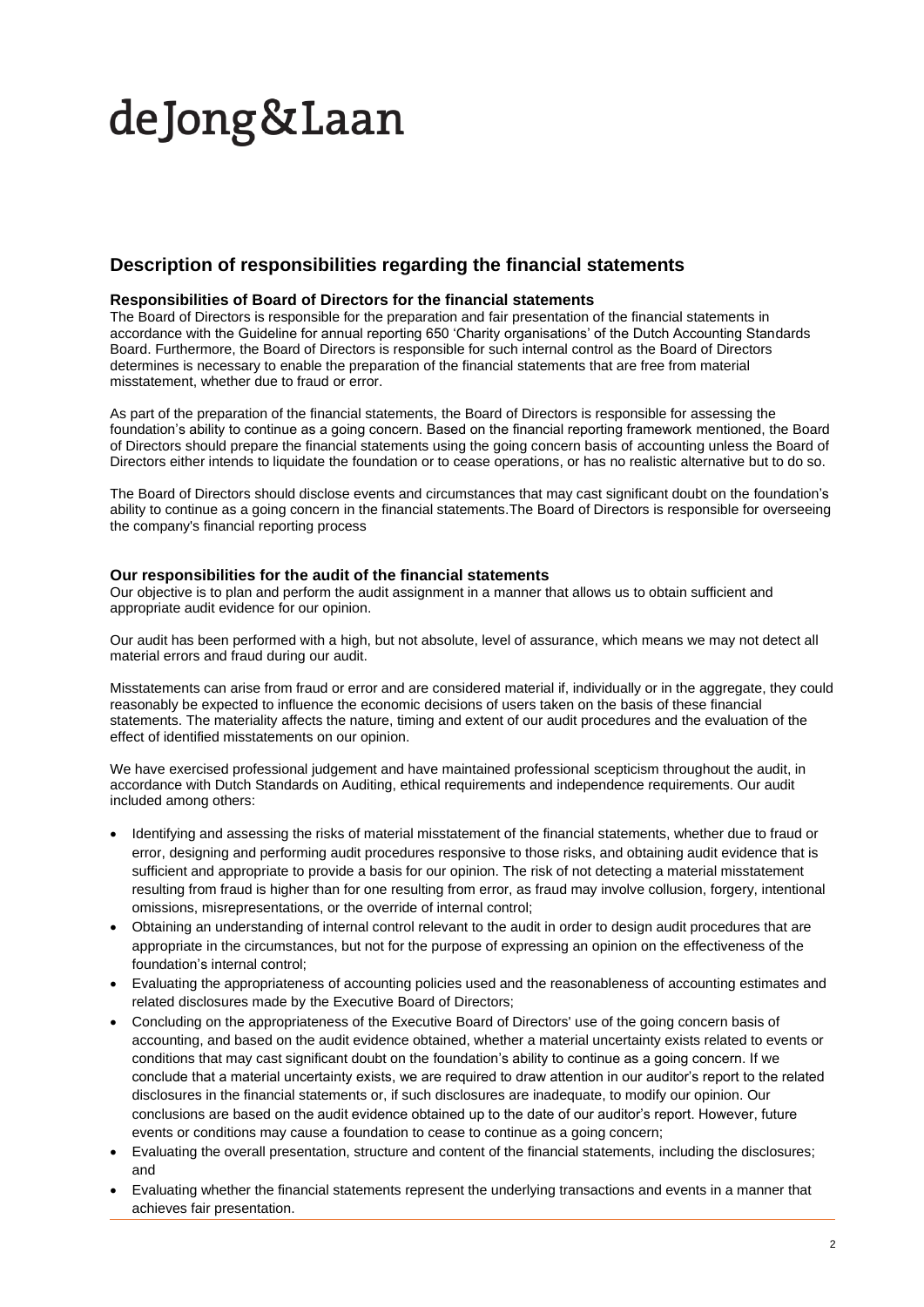# deJong&Laan

Because we are ultimately responsible for the opinion, we are also responsible for directing, supervising and performing the group audit. In this respect we have determined the nature and extent of the audit procedures to be carried out for group entities. Decisive were the size and/or the risk profile of the group entities or operations. On this basis, we selected group entities for which an audit or review had to be carried out on the complete set of financial information or specific items.

We communicate with the Supervisory Board regarding, among other matters, the planned scope and timing of the audit and significant audit findings, including any significant findings on internal control that we identify during our audit.

Elst, 31 March 2022 De Jong & Laan Accountants B.V.

Original signed by H.W. Wanningen